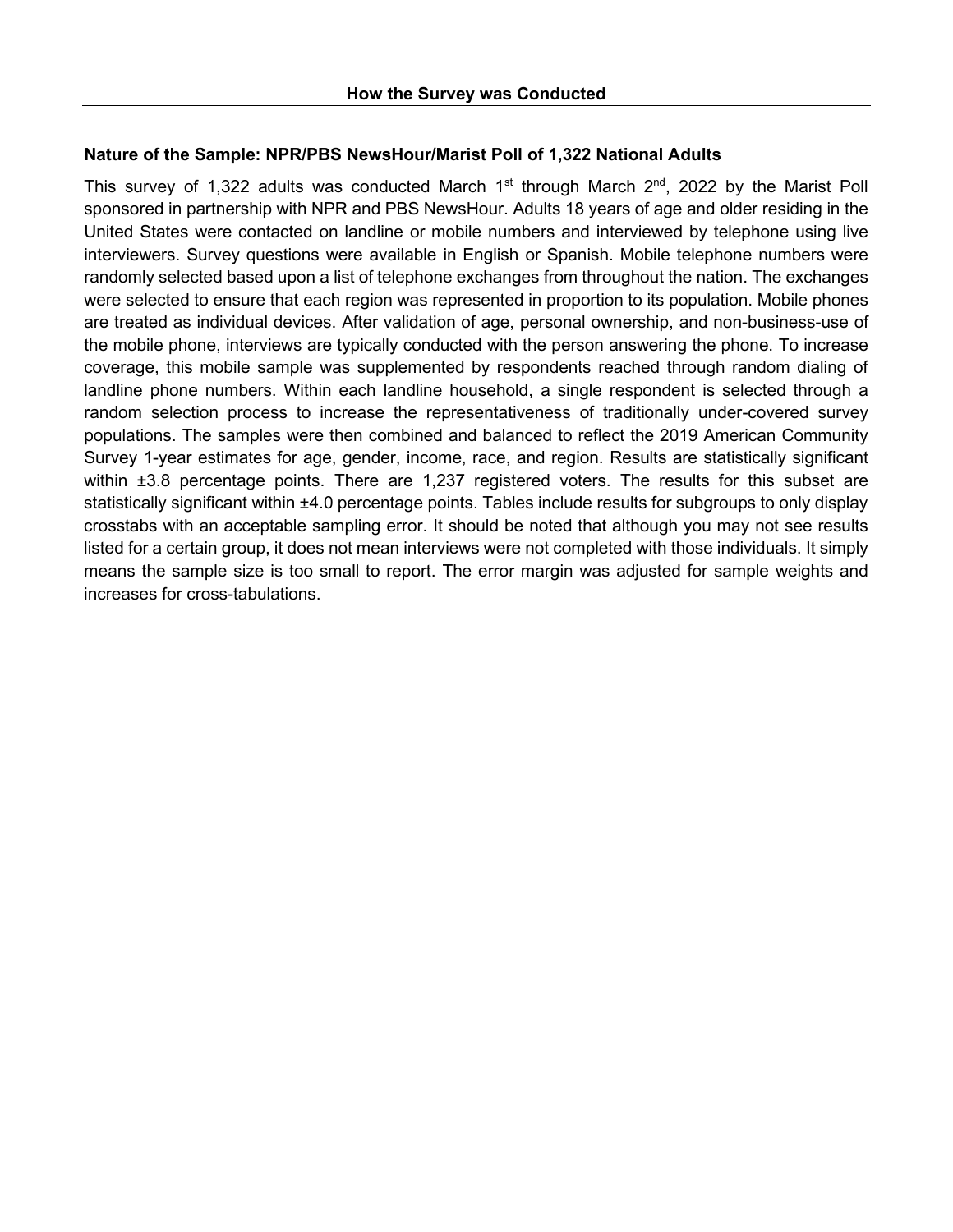|                                   | <b>Nature of the Sample</b>          |                        |                                   |
|-----------------------------------|--------------------------------------|------------------------|-----------------------------------|
|                                   |                                      | <b>National Adults</b> | <b>National Registered Voters</b> |
|                                   |                                      | Column %               | Column %                          |
| <b>National Adults</b>            |                                      | 100%                   |                                   |
| <b>National Registered Voters</b> |                                      | 94%                    | 100%                              |
| <b>Party Identification</b>       | Democrat                             | n/a                    | 33%                               |
|                                   | Republican                           | n/a                    | 27%                               |
|                                   | Independent                          | n/a                    | 38%                               |
|                                   | Other                                | n/a                    | 2%                                |
| Gender                            | Men                                  | 49%                    | 48%                               |
|                                   | Women                                | 51%                    | 52%                               |
| Age                               | Under 45                             | 39%                    | 37%                               |
|                                   | 45 or older                          | 61%                    | 63%                               |
|                                   | 18 to 29                             |                        |                                   |
| Age                               |                                      | 18%                    | 17%                               |
|                                   | 30 to 44                             | 21%                    | 21%                               |
|                                   | 45 to 59                             | 27%                    | 28%                               |
|                                   | 60 or older                          | 33%                    | 34%                               |
| Generation                        | Gen Z/Millennials (18-40)            | 33%                    | 32%                               |
|                                   | Gen X (41-56)                        | 25%                    | 24%                               |
|                                   | Baby Boomers (57-75)                 | 29%                    | 30%                               |
|                                   | Silent-Greatest (Over 75)            | 13%                    | 13%                               |
| Race/Ethnicity                    | White                                | 60%                    | 61%                               |
|                                   | <b>Black</b>                         | 12%                    | 12%                               |
|                                   | Latino                               | 16%                    | 14%                               |
|                                   | Other                                | 13%                    | 12%                               |
| Region                            | <b>Northeast</b>                     | 17%                    | 17%                               |
|                                   | <b>Midwest</b>                       | 21%                    | 21%                               |
|                                   | South                                | 38%                    | 39%                               |
|                                   | West                                 | 24%                    | 24%                               |
| <b>Household Income</b>           | <b>Less than \$50,000</b>            | 38%                    | 37%                               |
|                                   | \$50,000 or more                     | 62%                    | 63%                               |
| <b>Education</b>                  | Not college graduate                 | 59%                    | 58%                               |
|                                   | College graduate                     | 41%                    | 42%                               |
| <b>Education by Race</b>          | <b>White - Not College Graduate</b>  | 36%                    | 36%                               |
|                                   | <b>White - College Graduate</b>      | 24%                    | 25%                               |
|                                   | Non-White - Not College Graduate     | 24%                    | 22%                               |
|                                   | Non-White - College Graduate         | 16%                    | 16%                               |
| <b>Education - Race - Gender</b>  |                                      |                        |                                   |
|                                   | Men - White - Not College Graduate   | 15%                    | 15%                               |
|                                   | Men - White - College Graduate       | 11%                    | 11%                               |
|                                   | Men - Non-White - Not College        |                        |                                   |
|                                   | Graduate                             | 13%                    | 11%                               |
|                                   | Men - Non-White - College Graduate   | 10%                    | 10%                               |
|                                   | Women - White - Not College Graduate | 20%                    | 21%                               |
|                                   | Women - White - College Graduate     | 13%                    | 14%                               |
|                                   |                                      |                        |                                   |
|                                   | Women - Non-White - Not College      |                        |                                   |
|                                   | Graduate                             | 11%                    | 11%                               |
|                                   | Women - Non-White - College Graduate | 6%                     | 7%                                |
| <b>Area Description</b>           | <b>Big city</b>                      | 24%                    | 25%                               |
|                                   | Small city                           | 18%                    | 18%                               |
|                                   | Suburban                             | 20%                    | 21%                               |
|                                   | <b>Small town</b>                    |                        |                                   |
|                                   |                                      | 19%                    | 19%                               |
|                                   | Rural                                | 18%                    | 17%                               |
| <b>Area Description - Gender</b>  | Small city/Suburban Men              | 21%                    | 21%                               |
|                                   | Other area Men                       | 28%                    | 27%                               |
|                                   | Small city/Suburban Women            | 18%                    | 18%                               |
|                                   | <b>Other area Women</b>              | 34%                    | 34%                               |
| <b>Interview Type</b>             | Landline                             | 39%                    | 41%                               |
|                                   | <b>Cell phone</b>                    | 61%                    | 59%                               |

NPR/PBS NewsHour/Marist Poll National Adults. Interviews conducted March 1st through March 2nd, 2022, n=1,322 MOE +/- 3.8 percentage points. National Registered Voters: n=1,237 MOE +/- 4.0 percentage points. Totals may not add to 100% due to rounding.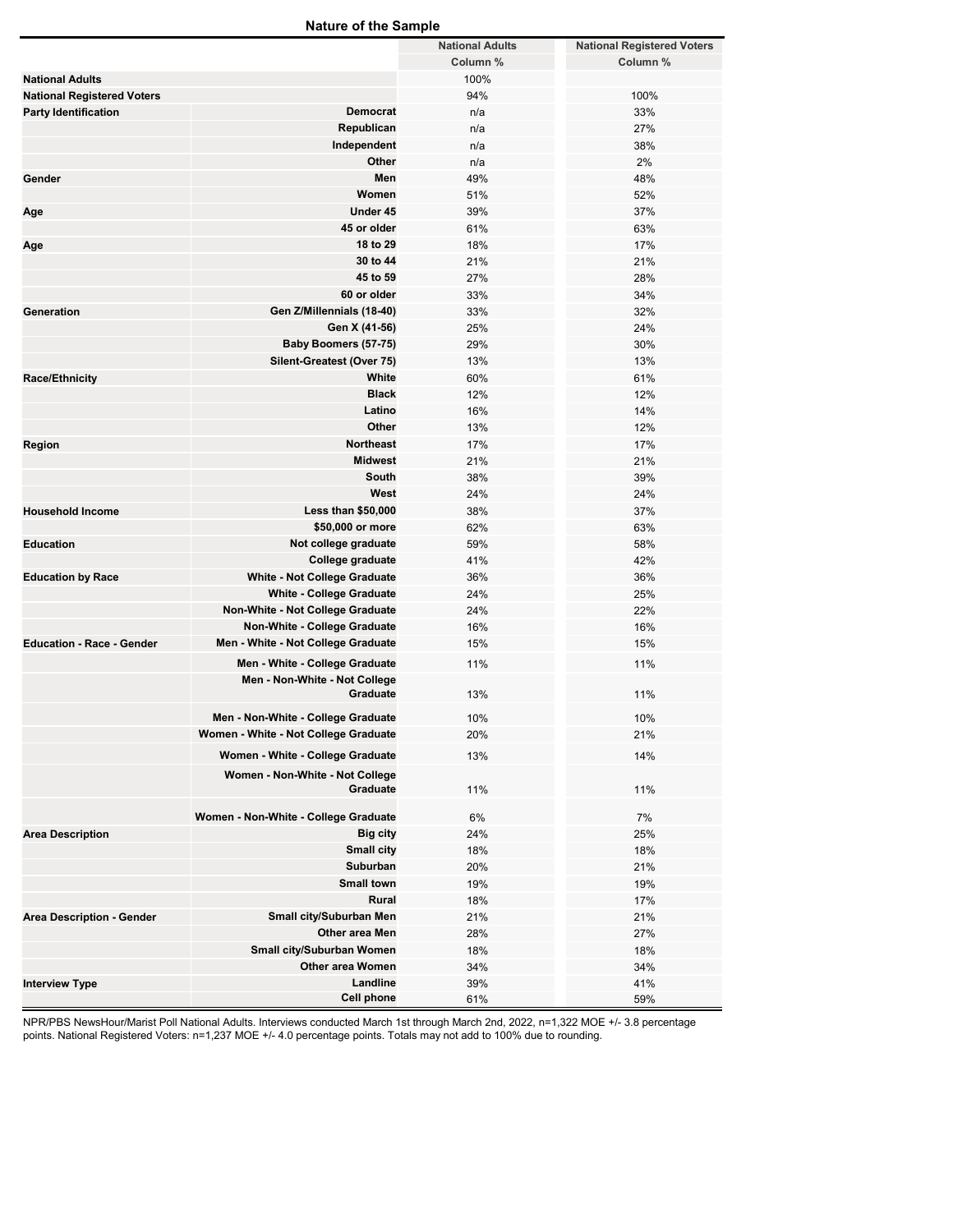# **BIDJP105. NPR/PBS NewsHour/Marist Poll National Tables March 1st through March 2nd, 2022**

|                            |                                      | <b>National Adults</b> |                                                      |             |  |
|----------------------------|--------------------------------------|------------------------|------------------------------------------------------|-------------|--|
|                            |                                      |                        | Do you approve or disapprove of the job Joe Biden is |             |  |
|                            |                                      |                        | doing as president?                                  |             |  |
|                            |                                      | Approve                | Disapprove                                           | Vol: Unsure |  |
|                            |                                      | Row %                  | Row %                                                | Row %       |  |
| <b>National Adults</b>     |                                      | 47%                    | 50%                                                  | 3%          |  |
| National Registered Voters |                                      | 47%                    | 51%                                                  | 2%          |  |
| Party Identification       | Democrat                             | 90%                    | 9%                                                   | 2%          |  |
|                            | Republican                           | 10%                    | 89%                                                  | 1%          |  |
|                            | Independent                          | 39%                    | 58%                                                  | 3%          |  |
| Region                     | Northeast                            | 64%                    | 33%                                                  | 4%          |  |
|                            | Midwest                              | 41%                    | 55%                                                  | 4%          |  |
|                            | South                                | 43%                    | 54%                                                  | 3%          |  |
|                            | West                                 | 47%                    | 52%                                                  | 1%          |  |
| Household Income           | Less than \$50,000                   | 52%                    | 44%                                                  | 4%          |  |
|                            | \$50,000 or more                     | 45%                    | 53%                                                  | 1%          |  |
| Education                  | Not college graduate                 | 44%                    | 54%                                                  | 2%          |  |
|                            | College graduate                     | 52%                    | 44%                                                  | 4%          |  |
| Race/Ethnicity             | White                                | 42%                    | 56%                                                  | 2%          |  |
|                            | Non-white                            | 58%                    | 39%                                                  | 3%          |  |
| Race and Education         | White - Not College Graduate         | 35%                    | 63%                                                  | 3%          |  |
|                            | White - College Graduate             | 53%                    | 46%                                                  | 2%          |  |
| Gender - Race - Education  | Men - White - Not College Graduate   | 28%                    | 70%                                                  | 2%          |  |
|                            | Men - White - College Graduate       | 45%                    | 52%                                                  | 2%          |  |
|                            | Women - White - Not College Graduate | 39%                    | 57%                                                  | 3%          |  |
|                            | Women - White - College Graduate     | 59%                    | 40%                                                  | 1%          |  |
| Age                        | Under 45                             | 52%                    | 46%                                                  | 2%          |  |
|                            | 45 or older                          | 44%                    | 53%                                                  | 3%          |  |
| Generation                 | Gen Z/Millennials (18-40)            | 56%                    | 42%                                                  | 2%          |  |
|                            | Gen X (41-56)                        | 39%                    | 60%                                                  | 2%          |  |
|                            | Baby Boomers (57-75)                 | 47%                    | 50%                                                  | 3%          |  |
|                            | Silent-Greatest (Over 75)            | 46%                    | 50%                                                  | 4%          |  |
| Gender                     | Men                                  | 41%                    | 57%                                                  | 3%          |  |
|                            | Women                                | 54%                    | 44%                                                  | 3%          |  |
| 2020 Support               | <b>Biden</b>                         | 86%                    | 12%                                                  | 2%          |  |
|                            | Trump                                | 5%                     | 94%                                                  | 1%          |  |
| Area Description           | Big city                             | 57%                    | 41%                                                  | 2%          |  |
|                            | Small city                           | 43%                    | 53%                                                  | 4%          |  |
|                            | Suburban                             | 49%                    | 50%                                                  | 2%          |  |
|                            | Small town                           | 41%                    | 56%                                                  | 3%          |  |
|                            | Rural                                | 42%                    | 55%                                                  | 3%          |  |
| Small city/Suburban Men    |                                      | 37%                    | 61%                                                  | 2%          |  |
| Small city/Suburban Women  |                                      | 57%                    | 39%                                                  | 4%          |  |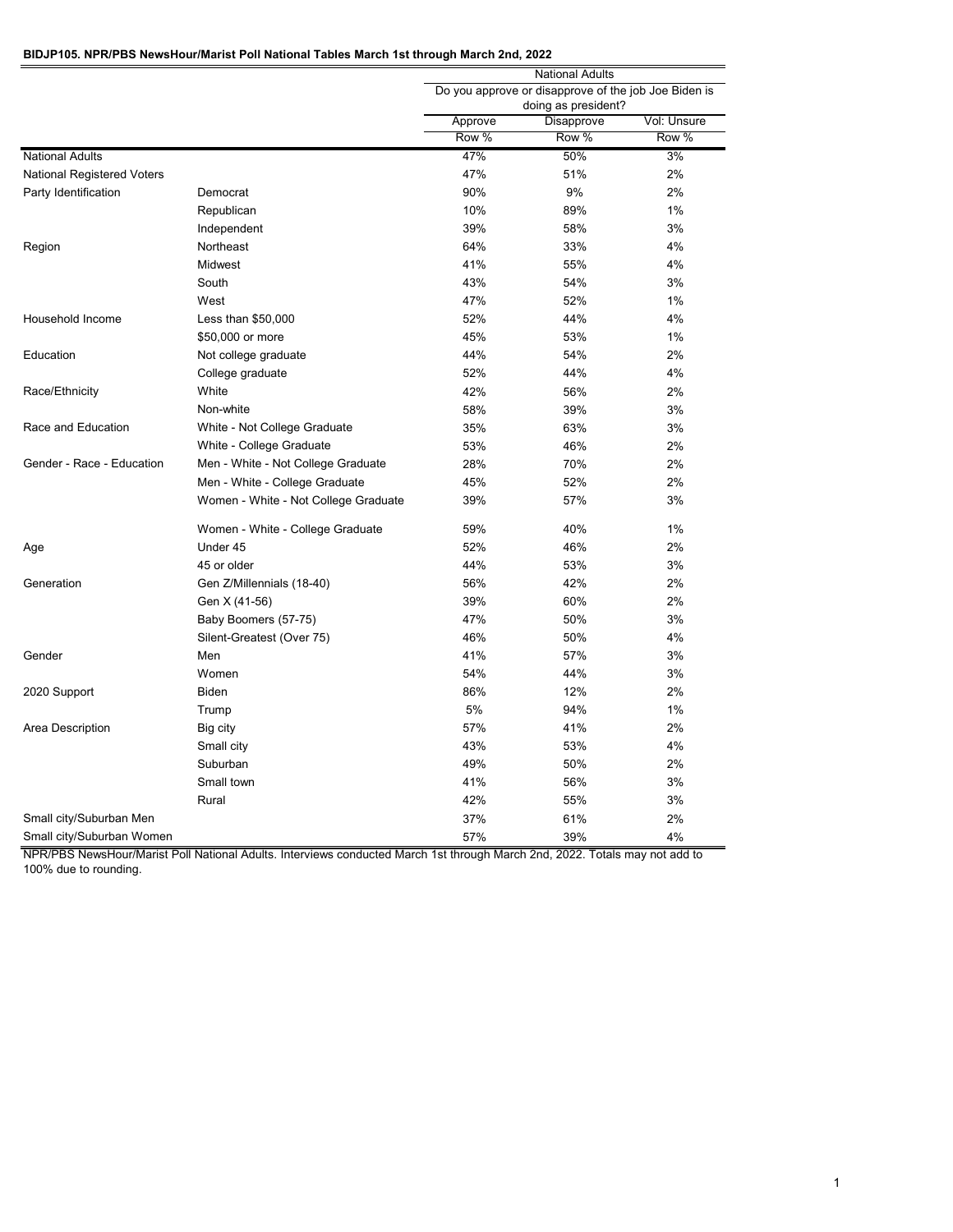| <b>BIDJP105TRND. Marist Poll National Trend</b> |  |  |  |
|-------------------------------------------------|--|--|--|
|-------------------------------------------------|--|--|--|

|                      | National Adults                                                          |            |             |  |  |
|----------------------|--------------------------------------------------------------------------|------------|-------------|--|--|
|                      | Do you approve or disapprove of the job Joe Biden is doing as president? |            |             |  |  |
|                      | Approve                                                                  | Disapprove | Vol: Unsure |  |  |
|                      | Row %                                                                    | Row %      | Row %       |  |  |
| March 2022           | 47%                                                                      | 50%        | 3%          |  |  |
| February 2022        | 39%                                                                      | 55%        | 6%          |  |  |
| December 20th, 2021  | 41%                                                                      | 55%        | 3%          |  |  |
| December 9th, 2021   | 42%                                                                      | 51%        | 7%          |  |  |
| November 24th, 2021  | 42%                                                                      | 50%        | 8%          |  |  |
| November 1st, 2021   | 44%                                                                      | 49%        | 8%          |  |  |
| September 30th, 2021 | 45%                                                                      | 46%        | 9%          |  |  |
| September 3rd, 2021  | 43%                                                                      | 51%        | 7%          |  |  |
| August 2021          | 49%                                                                      | 44%        | 6%          |  |  |
| <b>July 2021</b>     | 50%                                                                      | 43%        | 7%          |  |  |
| June 2021            | 52%                                                                      | 46%        | 2%          |  |  |
| May 27th, 2021       | 52%                                                                      | 41%        | 7%          |  |  |
| May 17th, 2021       | 53%                                                                      | 41%        | 6%          |  |  |
| April 27th, 2021     | 54%                                                                      | 44%        | 3%          |  |  |
| April 16th, 2021     | 53%                                                                      | 39%        | 8%          |  |  |
| March 30th, 2021     | 52%                                                                      | 40%        | 8%          |  |  |
| March 11th, 2021     | 49%                                                                      | 42%        | 10%         |  |  |
| February 2021        | 51%                                                                      | 38%        | 11%         |  |  |
| January 2021         | 49%                                                                      | 35%        | 16%         |  |  |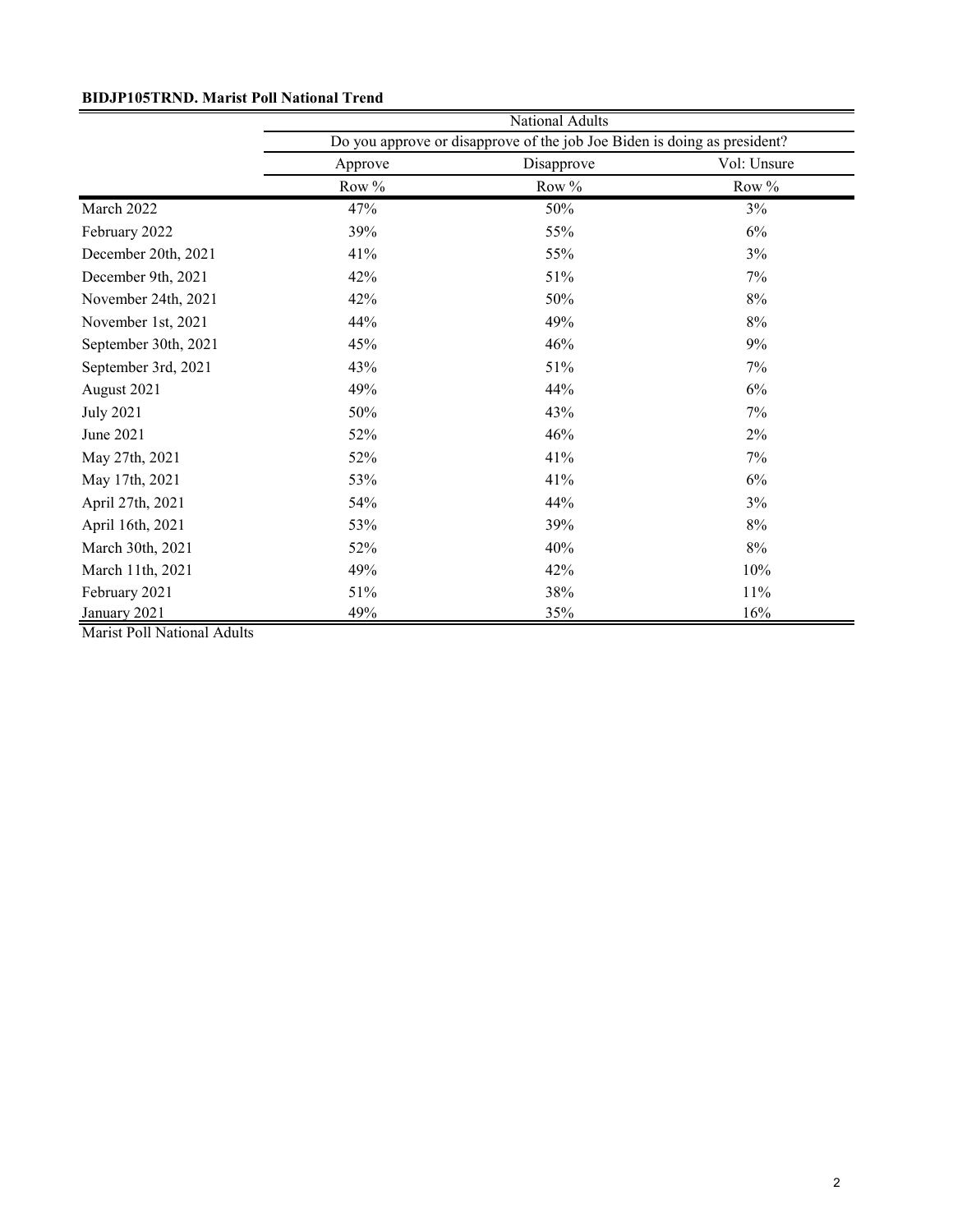## **BIDJP105R. NPR/PBS NewsHour/Marist Poll National Tables March 1st through March 2nd, 2022**

National Adults

Do you approve or disapprove of the job Joe Biden is doing as president? [And, would you say you strongly approve/disapprove of the job he is doing or just approve/disapprove?]

|                            |                                      |                  |         |            | Strongly   |             |
|----------------------------|--------------------------------------|------------------|---------|------------|------------|-------------|
|                            |                                      | Strongly approve | Approve | Disapprove | disapprove | Vol: Unsure |
|                            |                                      | Row %            | Row %   | Row %      | Row %      | Row %       |
| <b>National Adults</b>     |                                      | 18%              | 30%     | 12%        | 38%        | 3%          |
| National Registered Voters |                                      | 18%              | 29%     | 12%        | 39%        | 2%          |
| Party Identification       | Democrat                             | 39%              | 51%     | 5%         | 3%         | 2%          |
|                            | Republican                           | 4%               | 6%      | 9%         | 80%        | $1\%$       |
|                            | Independent                          | 11%              | 27%     | 21%        | 38%        | 3%          |
| Region                     | Northeast                            | 19%              | 45%     | 11%        | 22%        | 4%          |
|                            | Midwest                              | 14%              | 27%     | 18%        | 37%        | 4%          |
|                            | South                                | 18%              | 25%     | 12%        | 43%        | 3%          |
|                            | West                                 | 19%              | 28%     | 10%        | 41%        | $1\%$       |
| Household Income           | Less than \$50,000                   | 18%              | 34%     | 11%        | 33%        | 4%          |
|                            | \$50,000 or more                     | 16%              | 29%     | 14%        | 39%        | 1%          |
| Education                  | Not college graduate                 | 14%              | 30%     | 13%        | 40%        | 2%          |
|                            | College graduate                     | 23%              | 29%     | 11%        | 34%        | 4%          |
| Race/Ethnicity             | White                                | 16%              | 26%     | 13%        | 42%        | 2%          |
|                            | Non-white                            | 19%              | 39%     | 12%        | 27%        | 3%          |
| Race and Education         | White - Not College Graduate         | 11%              | 24%     | 14%        | 49%        | 3%          |
|                            | White - College Graduate             | 23%              | 30%     | 13%        | 33%        | 2%          |
| Gender - Race - Education  | Men - White - Not College Graduate   | 8%               | 20%     | 18%        | 52%        | 2%          |
|                            | Men - White - College Graduate       | 18%              | 27%     | 12%        | 40%        | 2%          |
|                            | Women - White - Not College Graduate | 13%              | 26%     | 11%        | 47%        | 3%          |
|                            | Women - White - College Graduate     | 27%              | 31%     | 13%        | 27%        | 1%          |
| Age                        | Under 45                             | 9%               | 43%     | 17%        | 29%        | 2%          |
|                            | 45 or older                          | 23%              | 21%     | 10%        | 43%        | 3%          |
| Generation                 | Gen Z/Millennials (18-40)            | 9%               | 47%     | 17%        | 25%        | 2%          |
|                            | Gen X (41-56)                        | 14%              | 25%     | 15%        | 44%        | 2%          |
|                            | Baby Boomers (57-75)                 | 28%              | 19%     | 8%         | 43%        | 3%          |
|                            | Silent-Greatest (Over 75)            | 26%              | 19%     | 8%         | 42%        | 4%          |
| Gender                     | Men                                  | 14%              | 27%     | 16%        | 41%        | 3%          |
|                            | Women                                | 21%              | 32%     | 10%        | 34%        | 3%          |
| 2020 Support               | Biden                                | 35%              | 51%     | 9%         | 3%         | 2%          |
|                            | Trump                                | 0%               | 4%      | 11%        | 83%        | 1%          |
| Area Description           | Big city                             | 21%              | 35%     | 14%        | 27%        | 2%          |
|                            | Small city                           | 16%              | 28%     | 19%        | 34%        | 4%          |
|                            | Suburban                             | 17%              | 31%     | 10%        | 39%        | 2%          |
|                            | Small town                           | 13%              | 28%     | 12%        | 44%        | 3%          |
|                            | Rural                                | 18%              | 24%     | 8%         | 47%        | 3%          |
| Small city/Suburban Men    |                                      | 10%              | 27%     | 18%        | 43%        | 2%          |
| Small city/Suburban Women  |                                      | 24%              | 33%     | 10%        | 29%        | 4%          |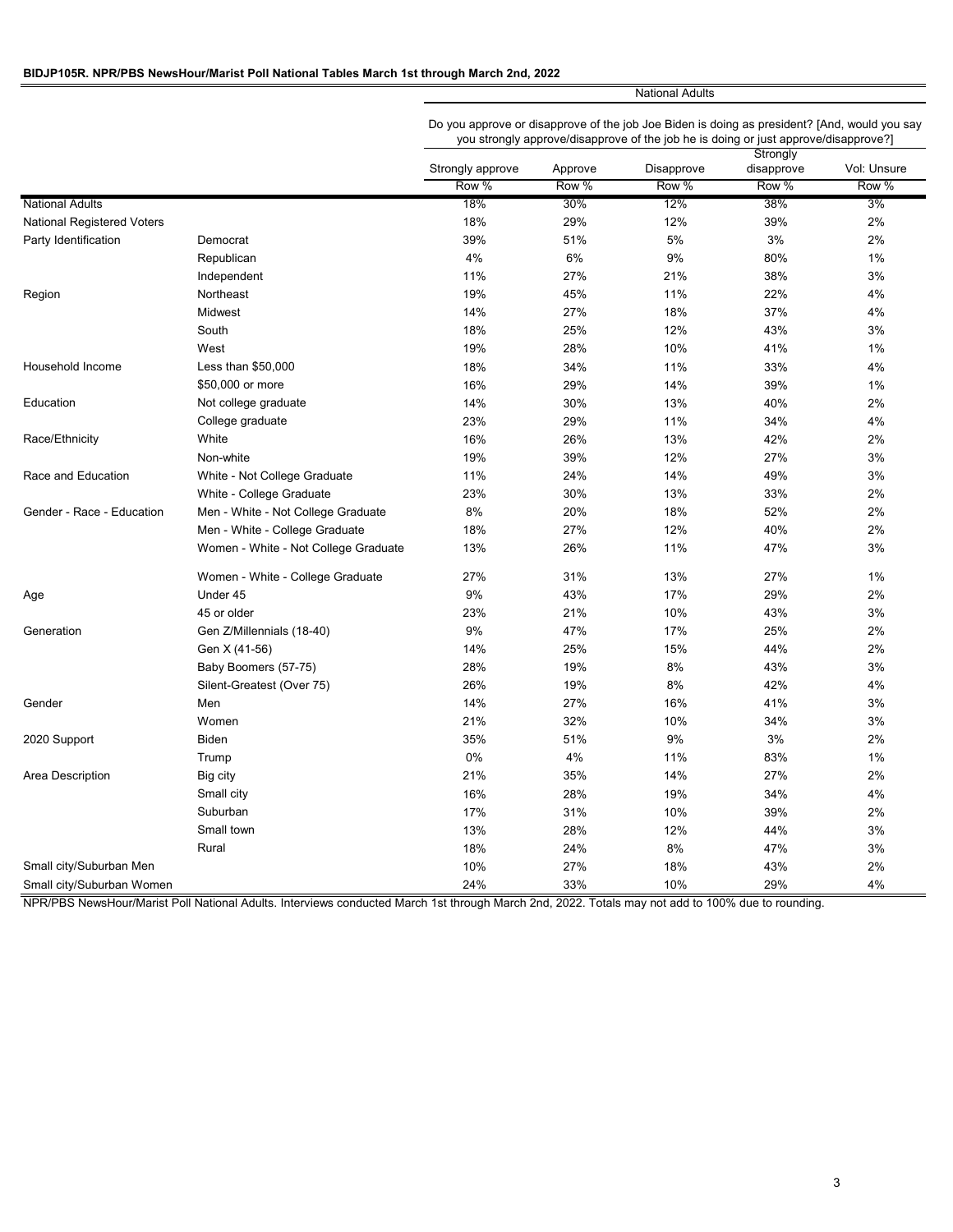# **BIDJP105RTRND. Marist Poll National Trend**

|                      | Do you approve or disapprove of the job Joe Biden is doing as president? And, would you say you strongly approve/disapprove of the job he |         |            |                     |             |  |
|----------------------|-------------------------------------------------------------------------------------------------------------------------------------------|---------|------------|---------------------|-------------|--|
|                      | is doing or just approve/disapprove?]                                                                                                     |         |            |                     |             |  |
|                      | Strongly approve                                                                                                                          | Approve | Disapprove | Strongly disapprove | Vol: Unsure |  |
|                      | Row %                                                                                                                                     | Row %   | Row %      | Row %               | Row $%$     |  |
| March 2022           | 18%                                                                                                                                       | 30%     | 12%        | 38%                 | 3%          |  |
| February 2022        | 14%                                                                                                                                       | 25%     | 14%        | 41%                 | 6%          |  |
| December 20th, 2021  | 17%                                                                                                                                       | 24%     | 11%        | 44%                 | 3%          |  |
| December 9th, 2021   | 16%                                                                                                                                       | 26%     | 13%        | 38%                 | 7%          |  |
| November 24th, 2021  | 13%                                                                                                                                       | 29%     | 13%        | 37%                 | 8%          |  |
| November 1st, 2021   | 15%                                                                                                                                       | 28%     | 12%        | 37%                 | 8%          |  |
| September 30th, 2021 | 17%                                                                                                                                       | 28%     | 9%         | 37%                 | 9%          |  |
| September 3rd, 2021  | 19%                                                                                                                                       | 23%     | 10%        | 41%                 | 7%          |  |
| August 2021          | 19%                                                                                                                                       | 30%     | 15%        | 30%                 | 6%          |  |
| July 2021            | 21%                                                                                                                                       | 29%     | 11%        | 32%                 | 7%          |  |
| June 2021            | 24%                                                                                                                                       | 28%     | 13%        | 34%                 | 2%          |  |
| May 27th 2021        | 21%                                                                                                                                       | 30%     | 13%        | 28%                 | 7%          |  |
| May 17th, 2021       | 26%                                                                                                                                       | 26%     | 11%        | 30%                 | 6%          |  |
| April 27th, 2021     | 25%                                                                                                                                       | 29%     | 12%        | 32%                 | 3%          |  |
| April 16th, 2021     | 25%                                                                                                                                       | 28%     | 10%        | 29%                 | 8%          |  |
| March 30th, 2021     | 22%                                                                                                                                       | 30%     | 11%        | 29%                 | $8\%$       |  |
| March 11th, 2021     | 24%                                                                                                                                       | 24%     | 12%        | 30%                 | 10%         |  |
| February 2021        | 23%                                                                                                                                       | 29%     | 13%        | 25%                 | 11%         |  |
| January 2021         | 25%                                                                                                                                       | 25%     | 11%        | 24%                 | 16%         |  |

National Adults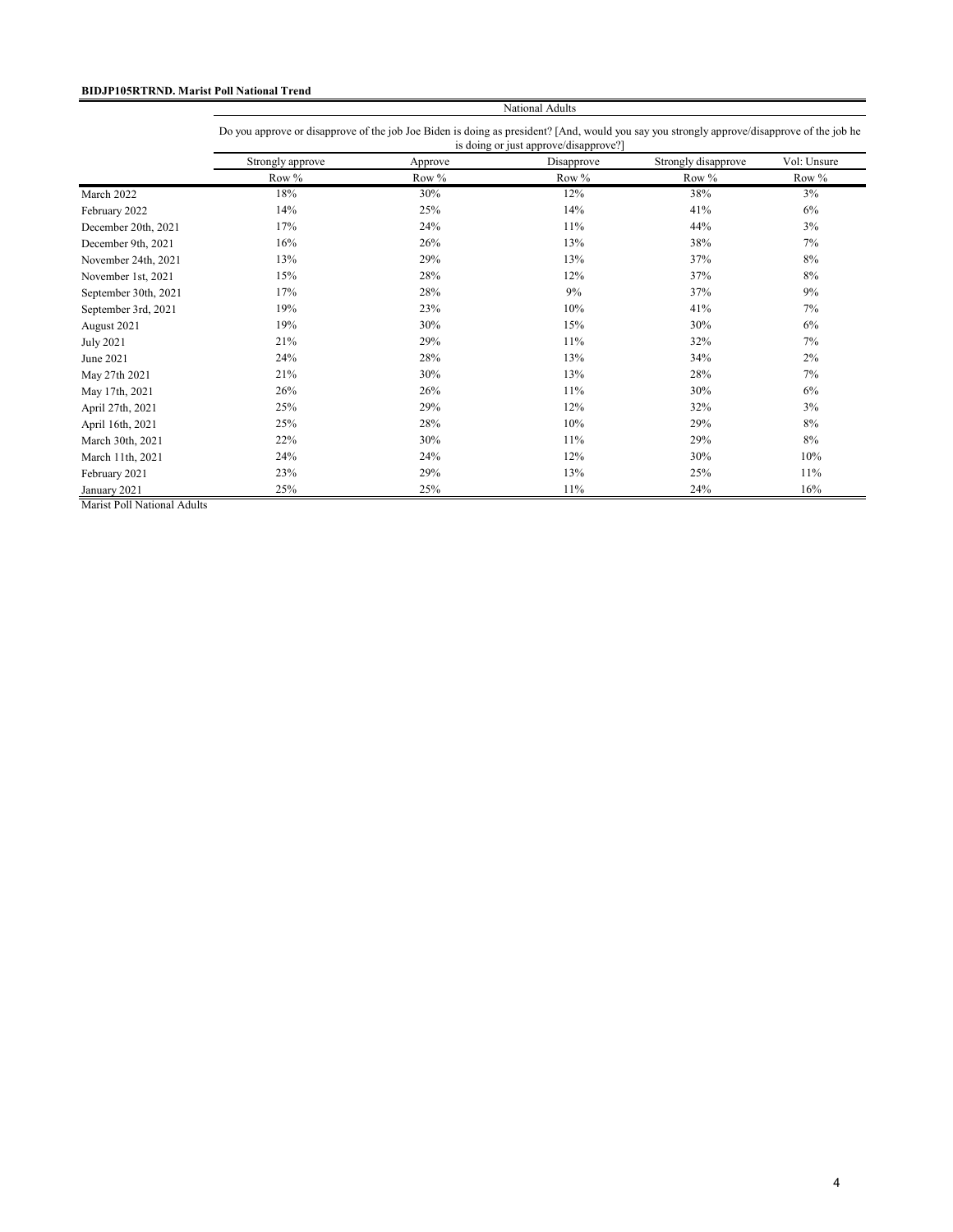#### **BIDJPCV19. NPR/PBS NewsHour/Marist Poll National Tables March 1st through March 2nd, 2022**

|                                   |                                      | <b>National Adults</b><br>Do you approve or disapprove of how President Biden is |                       |             |
|-----------------------------------|--------------------------------------|----------------------------------------------------------------------------------|-----------------------|-------------|
|                                   |                                      |                                                                                  |                       |             |
|                                   |                                      |                                                                                  | handling the economy? |             |
|                                   |                                      | Approve                                                                          | Disapprove            | Vol: Unsure |
|                                   |                                      | Row %                                                                            | Row %                 | Row %       |
| <b>National Adults</b>            |                                      | 45%                                                                              | 53%                   | 2%          |
| <b>National Registered Voters</b> |                                      | 45%                                                                              | 53%                   | 2%          |
| Party Identification              | Democrat                             | 85%                                                                              | 13%                   | 2%          |
|                                   | Republican                           | 10%                                                                              | 89%                   | 0%          |
|                                   | Independent                          | 38%                                                                              | 58%                   | 3%          |
| Region                            | Northeast                            | 61%                                                                              | 36%                   | 3%          |
|                                   | Midwest                              | 40%                                                                              | 58%                   | 2%          |
|                                   | South                                | 41%                                                                              | 57%                   | 2%          |
|                                   | West                                 | 43%                                                                              | 53%                   | 4%          |
| Household Income                  | Less than \$50,000                   | 46%                                                                              | 50%                   | 4%          |
|                                   | \$50,000 or more                     | 45%                                                                              | 54%                   | 1%          |
| Education                         | Not college graduate                 | 41%                                                                              | 57%                   | 3%          |
|                                   | College graduate                     | 51%                                                                              | 46%                   | 2%          |
| Race/Ethnicity                    | White                                | 39%                                                                              | 58%                   | 3%          |
|                                   | Non-white                            | 55%                                                                              | 43%                   | 2%          |
| Race and Education                | White - Not College Graduate         | 31%                                                                              | 65%                   | 4%          |
|                                   | White - College Graduate             | 51%                                                                              | 47%                   | 2%          |
| Gender - Race - Education         | Men - White - Not College Graduate   | 27%                                                                              | 69%                   | 4%          |
|                                   | Men - White - College Graduate       | 46%                                                                              | 53%                   | 1%          |
|                                   | Women - White - Not College Graduate | 35%                                                                              | 61%                   | 4%          |
|                                   | Women - White - College Graduate     | 56%                                                                              | 42%                   | 2%          |
| Age                               | Under 45                             | 50%                                                                              | 48%                   | 2%          |
|                                   | 45 or older                          | 42%                                                                              | 55%                   | 2%          |
| Generation                        | Gen Z/Millennials (18-40)            | 53%                                                                              | 44%                   | 2%          |
|                                   | Gen X (41-56)                        | 37%                                                                              | 62%                   | 1%          |
|                                   | Baby Boomers (57-75)                 | 45%                                                                              | 53%                   | 2%          |
|                                   | Silent-Greatest (Over 75)            | 44%                                                                              | 51%                   | 5%          |
| Gender                            | Men                                  | 39%                                                                              | 59%                   | 2%          |
|                                   | Women                                | 51%                                                                              | 47%                   | 3%          |
| 2020 Support                      | Biden                                | 82%                                                                              | 15%                   | 3%          |
|                                   | Trump                                | 3%                                                                               | 96%                   | 1%          |
| Area Description                  | Big city                             | 56%                                                                              | 41%                   | 3%          |
|                                   | Small city                           | 40%                                                                              | 56%                   | 3%          |
|                                   | Suburban                             | 49%                                                                              | 50%                   | 1%          |
|                                   | Small town                           | 39%                                                                              | 59%                   | 2%          |
|                                   | Rural                                | 36%                                                                              | 62%                   | 3%          |
| Small city/Suburban Men           |                                      | 36%                                                                              | 62%                   | 2%          |
| Small city/Suburban Women         |                                      | 55%                                                                              | 43%                   | 2%          |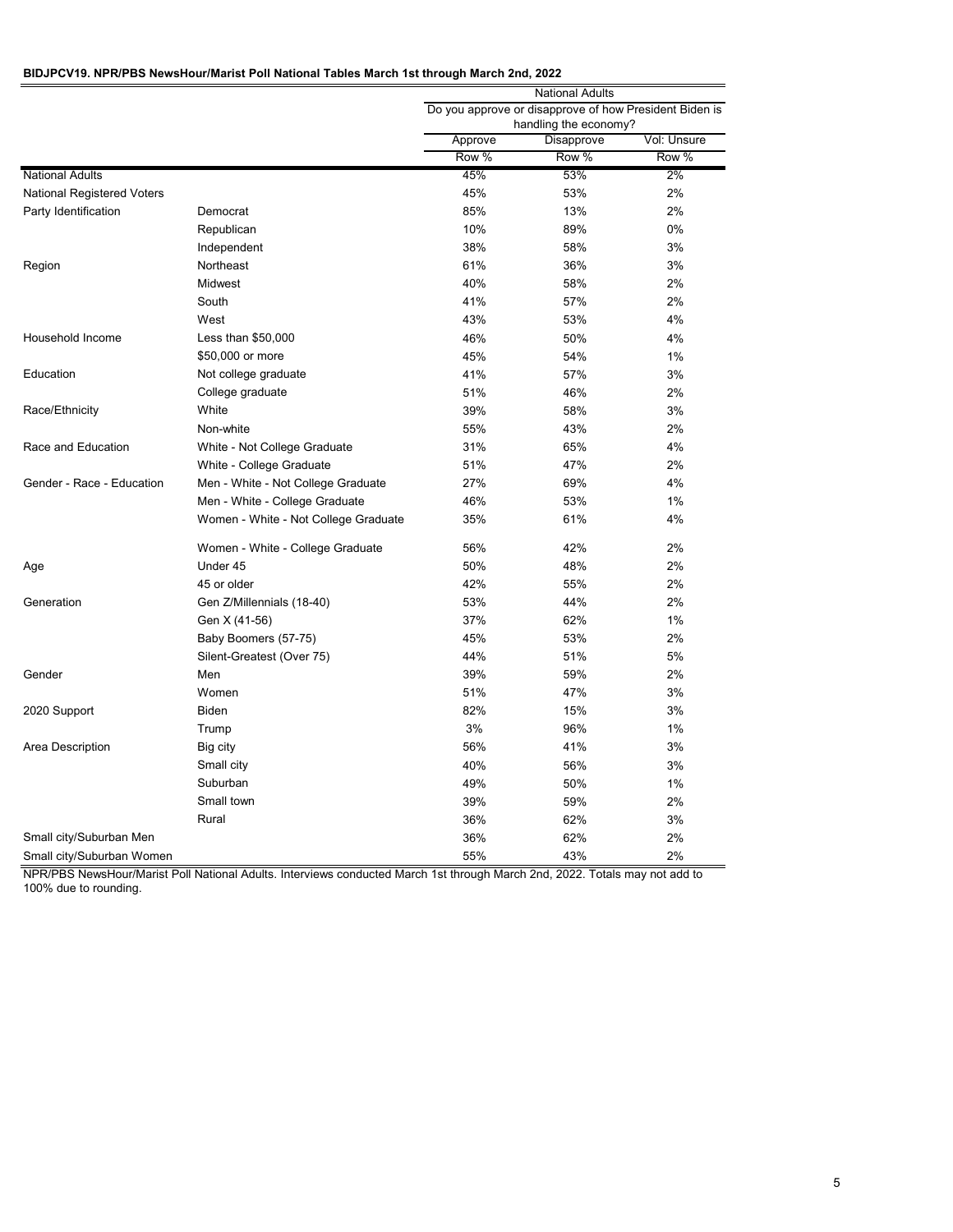# **BIDJP115TRND. Marist Poll National Trend**

|                      | National Adults                                                       |            |         |  |  |
|----------------------|-----------------------------------------------------------------------|------------|---------|--|--|
|                      | Do you approve or disapprove of how President Biden (Donald Trump) is |            |         |  |  |
|                      | handling the economy?                                                 |            |         |  |  |
|                      | Approve                                                               | Disapprove | Unsure  |  |  |
|                      | Row $%$                                                               | Row %      | Row $%$ |  |  |
| <b>Joe Biden:</b>    |                                                                       |            |         |  |  |
| March 2022           | 45%                                                                   | 53%        | $2\%$   |  |  |
| February 2022        | 36%                                                                   | 58%        | 6%      |  |  |
| November 2021        | 42%                                                                   | 52%        | 6%      |  |  |
| September 2021       | 48%                                                                   | 48%        | 5%      |  |  |
| <b>July 2021</b>     | 50%                                                                   | 45%        | 6%      |  |  |
| May 2021             | 51%                                                                   | 42%        | 7%      |  |  |
| April 2021           | 54%                                                                   | 38%        | 9%      |  |  |
| March 30th, 2021     | 51%                                                                   | 41%        | 8%      |  |  |
| March 11th, 2021     | 46%                                                                   | 41%        | 13%     |  |  |
| <b>Donald Trump:</b> |                                                                       |            |         |  |  |
| December 2020        | 50%                                                                   | 45%        | $5\%$   |  |  |
| October 2020         | 47%                                                                   | 46%        | 6%      |  |  |
| September 2020       | 49%                                                                   | 45%        | 6%      |  |  |
| April 2020           | 50%                                                                   | 48%        | 2%      |  |  |
| March 2020           | 51%                                                                   | 45%        | 4%      |  |  |
| February 2020        | 51%                                                                   | 40%        | 9%      |  |  |
| September 2019       | 47%                                                                   | 48%        | $5\%$   |  |  |
| <b>July 2019</b>     | 53%                                                                   | 43%        | 4%      |  |  |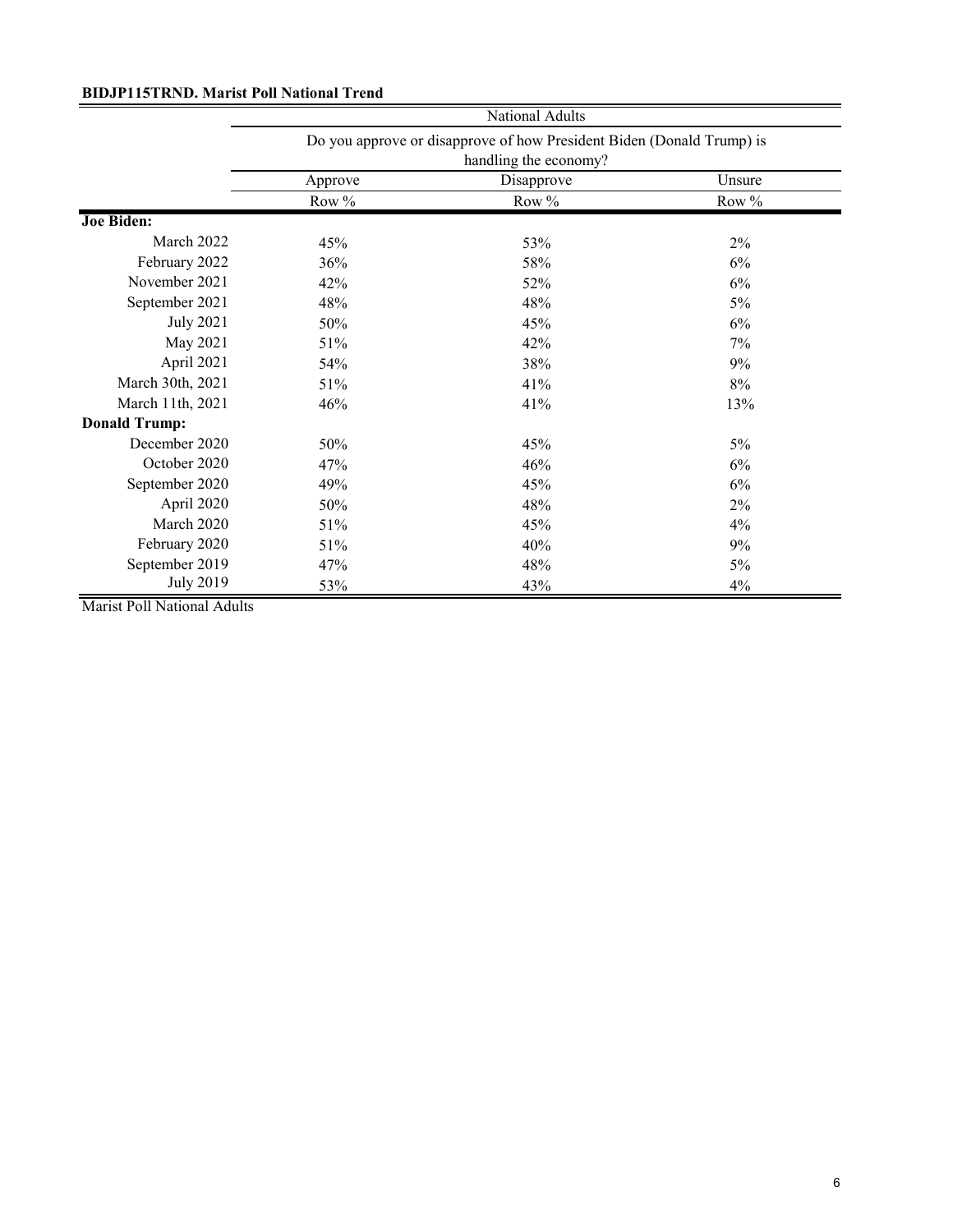#### **BIDJPCV19. NPR/PBS NewsHour/Marist Poll National Tables March 1st through March 2nd, 2022**

|                                   |                                      | <b>National Adults</b><br>Do you approve or disapprove of how President Biden is |                                    |             |
|-----------------------------------|--------------------------------------|----------------------------------------------------------------------------------|------------------------------------|-------------|
|                                   |                                      |                                                                                  |                                    |             |
|                                   |                                      |                                                                                  | handling the coronavirus pandemic? |             |
|                                   |                                      | Approve                                                                          | Disapprove                         | Vol: Unsure |
|                                   |                                      | Row %                                                                            | Row %                              | Row %       |
| <b>National Adults</b>            |                                      | 55%                                                                              | 43%                                | 2%          |
| <b>National Registered Voters</b> |                                      | 55%                                                                              | 44%                                | 1%          |
| Party Identification              | Democrat                             | 90%                                                                              | 10%                                | 1%          |
|                                   | Republican                           | 21%                                                                              | 76%                                | 2%          |
|                                   | Independent                          | 49%                                                                              | 50%                                | 1%          |
| Region                            | Northeast                            | 68%                                                                              | 29%                                | 3%          |
|                                   | <b>Midwest</b>                       | 51%                                                                              | 48%                                | 1%          |
|                                   | South                                | 51%                                                                              | 47%                                | 2%          |
|                                   | West                                 | 56%                                                                              | 43%                                | 1%          |
| Household Income                  | Less than \$50,000                   | 57%                                                                              | 41%                                | 2%          |
|                                   | \$50,000 or more                     | 55%                                                                              | 44%                                | 1%          |
| Education                         | Not college graduate                 | 52%                                                                              | 47%                                | 2%          |
|                                   | College graduate                     | 61%                                                                              | 38%                                | 1%          |
| Race/Ethnicity                    | White                                | 50%                                                                              | 48%                                | 2%          |
|                                   | Non-white                            | 65%                                                                              | 34%                                | 1%          |
| Race and Education                | White - Not College Graduate         | 44%                                                                              | 54%                                | 2%          |
|                                   | White - College Graduate             | 61%                                                                              | 38%                                | 1%          |
| Gender - Race - Education         | Men - White - Not College Graduate   | 40%                                                                              | 59%                                | 2%          |
|                                   | Men - White - College Graduate       | 55%                                                                              | 44%                                | 2%          |
|                                   | Women - White - Not College Graduate | 46%                                                                              | 51%                                | 3%          |
|                                   | Women - White - College Graduate     | 66%                                                                              | 33%                                | 1%          |
| Age                               | Under 45                             | 61%                                                                              | 38%                                | 1%          |
|                                   | 45 or older                          | 52%                                                                              | 46%                                | 2%          |
| Generation                        | Gen Z/Millennials (18-40)            | 64%                                                                              | 35%                                | 1%          |
|                                   | Gen X (41-56)                        | 49%                                                                              | 51%                                | $0\%$       |
|                                   | Baby Boomers (57-75)                 | 54%                                                                              | 45%                                | 2%          |
|                                   | Silent-Greatest (Over 75)            | 53%                                                                              | 43%                                | 4%          |
| Gender                            | Men                                  | 53%                                                                              | 46%                                | 2%          |
|                                   | Women                                | 58%                                                                              | 41%                                | 1%          |
| 2020 Support                      | <b>Biden</b>                         | 89%                                                                              | 10%                                | 1%          |
|                                   | Trump                                | 15%                                                                              | 84%                                | 2%          |
| Area Description                  | Big city                             | 64%                                                                              | 34%                                | 2%          |
|                                   | Small city                           | 54%                                                                              | 45%                                | 2%          |
|                                   | Suburban                             | 57%                                                                              | 42%                                | 1%          |
|                                   | Small town                           | 48%                                                                              | 50%                                | 2%          |
|                                   | Rural                                | 49%                                                                              | 49%                                | 2%          |
| Small city/Suburban Men           |                                      | 49%                                                                              | 50%                                | 1%          |
| Small city/Suburban Women         |                                      | 64%                                                                              | 35%                                | 1%          |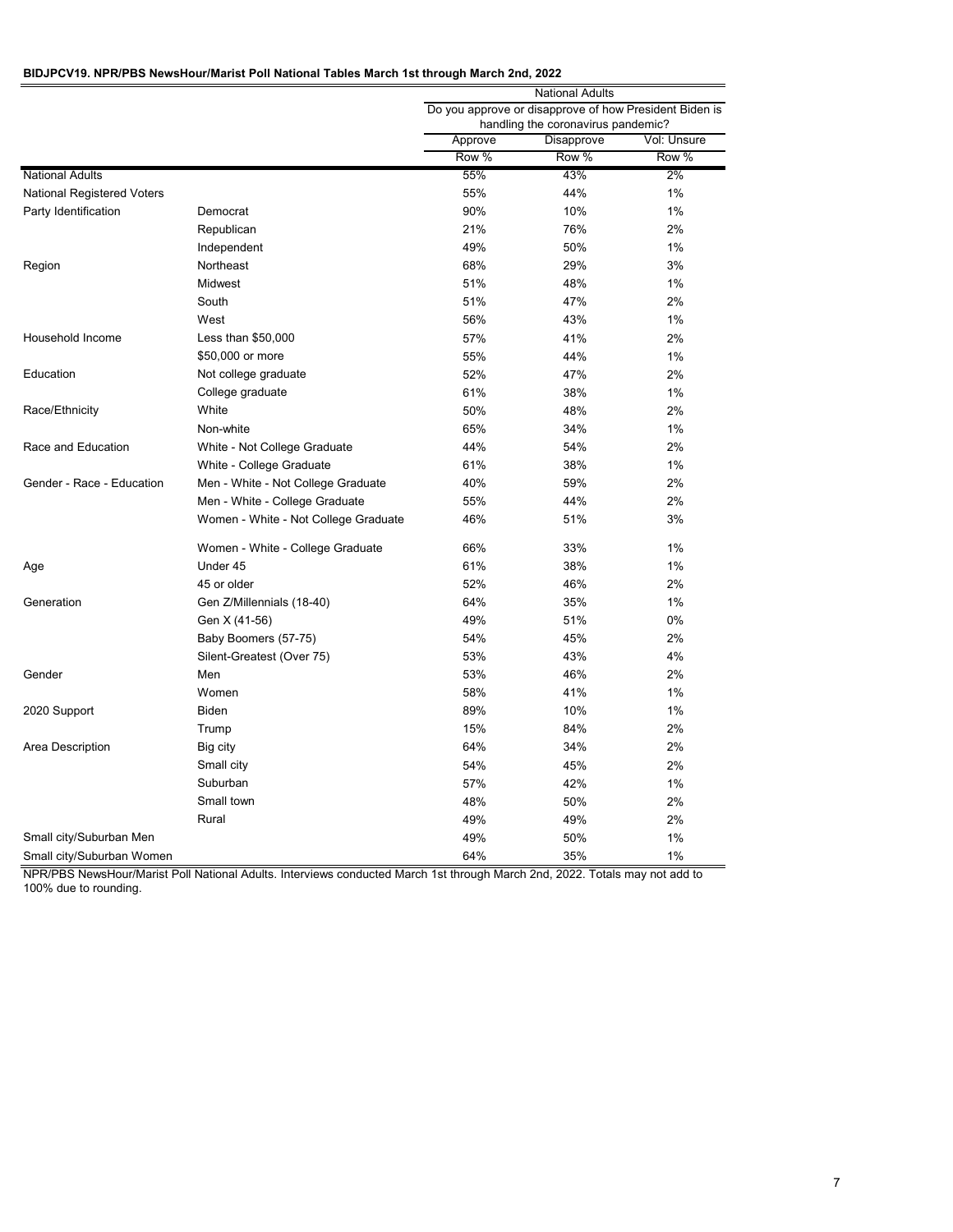# **BIDJPCV19TRND. Marist Poll National Trend**

|                      | National Adults<br>Do you approve or disapprove of how President Biden (Donald Trump) is handling the<br>coronavirus pandemic? |       |             |  |
|----------------------|--------------------------------------------------------------------------------------------------------------------------------|-------|-------------|--|
|                      |                                                                                                                                |       |             |  |
|                      | Disapprove<br>Approve                                                                                                          |       | Vol: Unsure |  |
|                      | Row %                                                                                                                          | Row % | Row %       |  |
| <b>Joe Biden:</b>    |                                                                                                                                |       |             |  |
| March 2022           | 55%                                                                                                                            | 43%   | 2%          |  |
| February 2022        | 47%                                                                                                                            | 49%   | 3%          |  |
| December 2021        | 50%                                                                                                                            | 44%   | 6%          |  |
| September 2021       | 55%                                                                                                                            | 41%   | 4%          |  |
| <b>July 2021</b>     | 64%                                                                                                                            | 31%   | 5%          |  |
| May 2021             | 66%                                                                                                                            | 29%   | $5\%$       |  |
| March 30th, 2021     | 65%                                                                                                                            | 28%   | 7%          |  |
| March 11th, 2021     | 62%                                                                                                                            | 30%   | 8%          |  |
| <b>Donald Trump:</b> |                                                                                                                                |       |             |  |
| January 2021         | 39%                                                                                                                            | 57%   | 4%          |  |
| December 2020        | 37%                                                                                                                            | 59%   | 4%          |  |
| October 2020         | 38%                                                                                                                            | 59%   | 3%          |  |
| September 2020       | 40%                                                                                                                            | 56%   | $4\%$       |  |
| April 2020           | 44%                                                                                                                            | 55%   | $1\%$       |  |
| March 2020           | 44%                                                                                                                            | 49%   | 7%          |  |

Marist Poll National Adults

<u> 1980 - Jan Barat, martin a</u>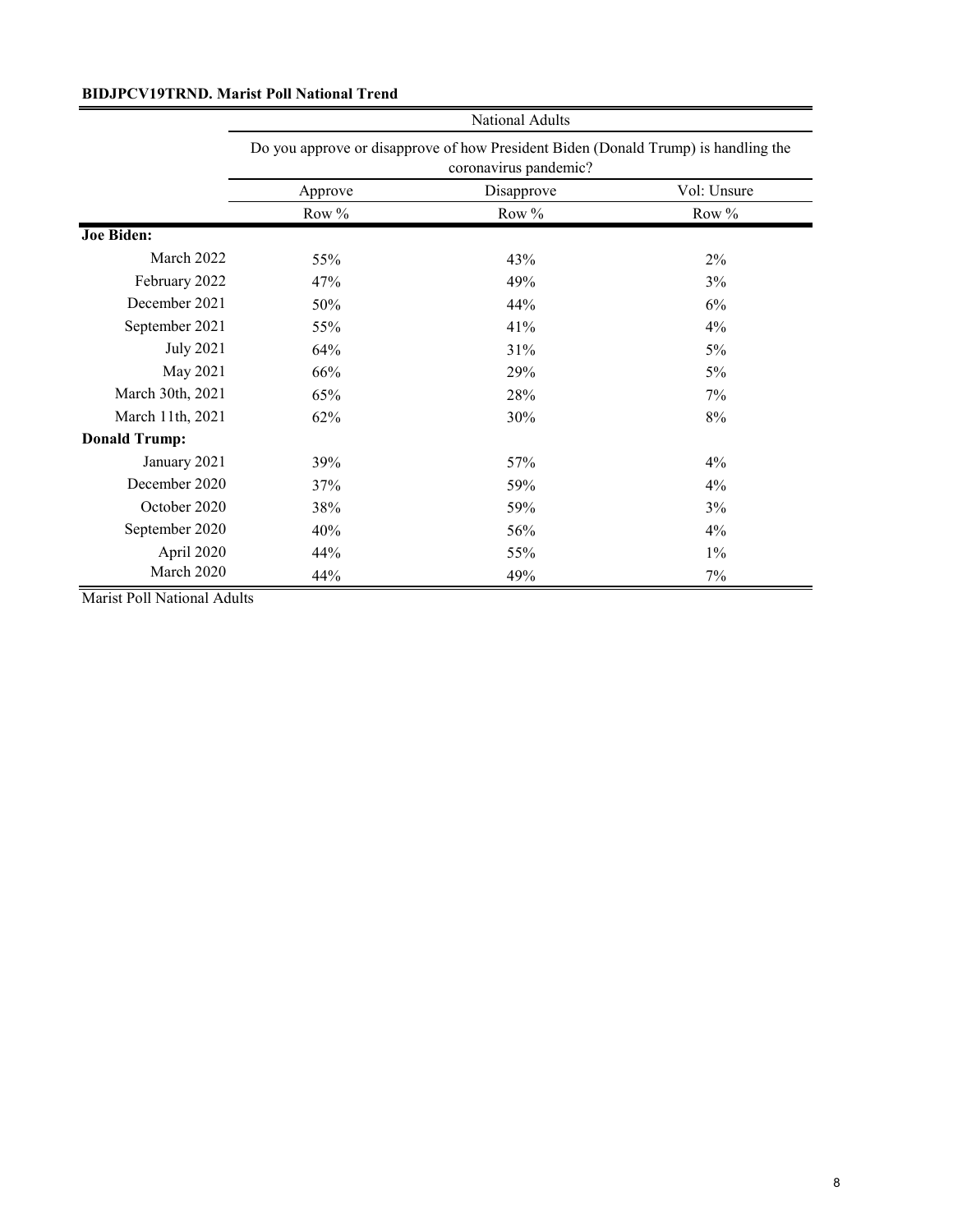## **BIDJ131. NPR/PBS NewsHour/Marist Poll National Tables March 1st through March 2nd, 2022**

|                            |                                      | <b>National Adults</b><br>Do you approve or disapprove of how President Biden is<br>handling the situation with Russia and Ukraine? |            |             |
|----------------------------|--------------------------------------|-------------------------------------------------------------------------------------------------------------------------------------|------------|-------------|
|                            |                                      |                                                                                                                                     |            |             |
|                            |                                      | Approve                                                                                                                             | Disapprove | Vol: Unsure |
|                            |                                      | Row %                                                                                                                               | Row %      | Row %       |
| <b>National Adults</b>     |                                      | 52%                                                                                                                                 | 44%        | 4%          |
| National Registered Voters |                                      | 52%                                                                                                                                 | 45%        | 3%          |
| Party Identification       | Democrat                             | 89%                                                                                                                                 | 7%         | 4%          |
|                            | Republican                           | 17%                                                                                                                                 | 82%        | 1%          |
|                            | Independent                          | 48%                                                                                                                                 | 50%        | 2%          |
| Region                     | Northeast                            | 64%                                                                                                                                 | 29%        | 7%          |
|                            | Midwest                              | 48%                                                                                                                                 | 49%        | 3%          |
|                            | South                                | 49%                                                                                                                                 | 49%        | 3%          |
|                            | West                                 | 50%                                                                                                                                 | 44%        | 6%          |
| Household Income           | Less than \$50,000                   | 53%                                                                                                                                 | 41%        | 6%          |
|                            | \$50,000 or more                     | 52%                                                                                                                                 | 45%        | 2%          |
| Education                  | Not college graduate                 | 47%                                                                                                                                 | 49%        | 4%          |
|                            | College graduate                     | 59%                                                                                                                                 | 37%        | 4%          |
| Race/Ethnicity             | White                                | 47%                                                                                                                                 | 49%        | 4%          |
|                            | Non-white                            | 62%                                                                                                                                 | 34%        | 4%          |
| Race and Education         | White - Not College Graduate         | 38%                                                                                                                                 | 58%        | 4%          |
|                            | White - College Graduate             | 60%                                                                                                                                 | 36%        | 4%          |
| Gender - Race - Education  | Men - White - Not College Graduate   | 31%                                                                                                                                 | 65%        | 4%          |
|                            | Men - White - College Graduate       | 54%                                                                                                                                 | 42%        | 4%          |
|                            | Women - White - Not College Graduate | 43%                                                                                                                                 | 53%        | 4%          |
|                            | Women - White - College Graduate     | 65%                                                                                                                                 | 32%        | 4%          |
| Age                        | Under 45                             | 58%                                                                                                                                 | 38%        | 5%          |
|                            | 45 or older                          | 48%                                                                                                                                 | 48%        | 4%          |
| Generation                 | Gen Z/Millennials (18-40)            | 60%                                                                                                                                 | 35%        | 5%          |
|                            | Gen X (41-56)                        | 47%                                                                                                                                 | 50%        | 2%          |
|                            | Baby Boomers (57-75)                 | 47%                                                                                                                                 | 49%        | 4%          |
|                            | Silent-Greatest (Over 75)            | 50%                                                                                                                                 | 43%        | 7%          |
| Gender                     | Men                                  | 48%                                                                                                                                 | 49%        | 3%          |
|                            | Women                                | 55%                                                                                                                                 | 40%        | 5%          |
| 2020 Support               | <b>Biden</b>                         | 88%                                                                                                                                 | 8%         | 4%          |
|                            | Trump                                | 12%                                                                                                                                 | 86%        | 1%          |
| Area Description           | Big city                             | 63%                                                                                                                                 | 34%        | 3%          |
|                            | Small city                           | 54%                                                                                                                                 | 42%        | 4%          |
|                            | Suburban                             | 53%                                                                                                                                 | 45%        | 2%          |
|                            | Small town                           | 44%                                                                                                                                 | 52%        | 3%          |
|                            | Rural                                | 40%                                                                                                                                 | 52%        | 8%          |
| Small city/Suburban Men    |                                      | 48%                                                                                                                                 | 50%        | 2%          |
| Small city/Suburban Women  |                                      | 60%                                                                                                                                 | 36%        | 4%          |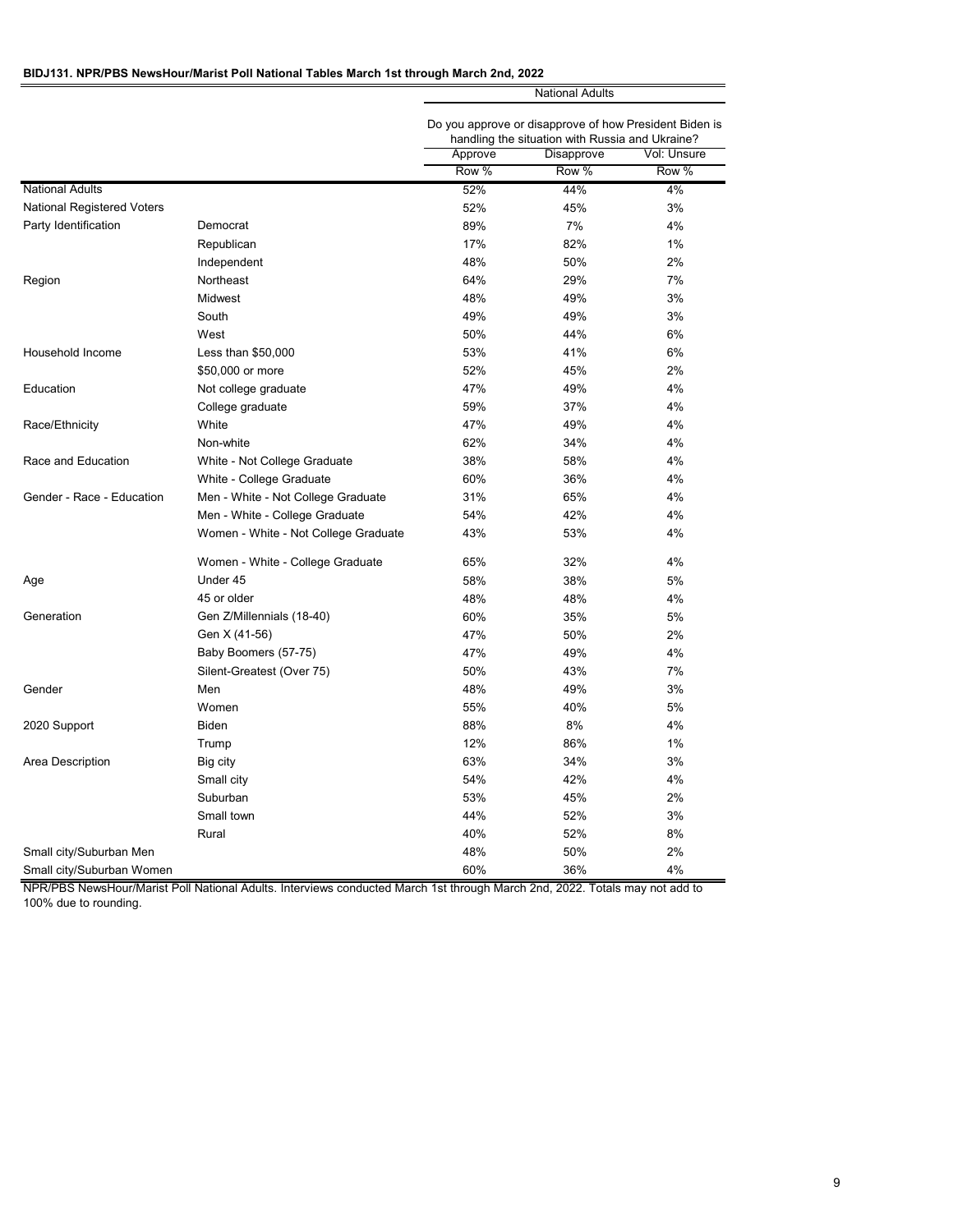# **BIDJ131TRND. Marist Poll National Trend**

|               |         | National Adults                                                                                        |          |  |  |  |
|---------------|---------|--------------------------------------------------------------------------------------------------------|----------|--|--|--|
|               |         | Do you approve or disapprove of how President Biden is handling the situation with Russia and Ukraine? |          |  |  |  |
|               | Approve | Vol: Unsure<br>Disapprove                                                                              |          |  |  |  |
|               | Row $%$ | Row $%$                                                                                                | Row $\%$ |  |  |  |
| March 2022    | 52%     | 44%                                                                                                    | $4\%$    |  |  |  |
| February 2022 | 34%     | 50%                                                                                                    | 16%      |  |  |  |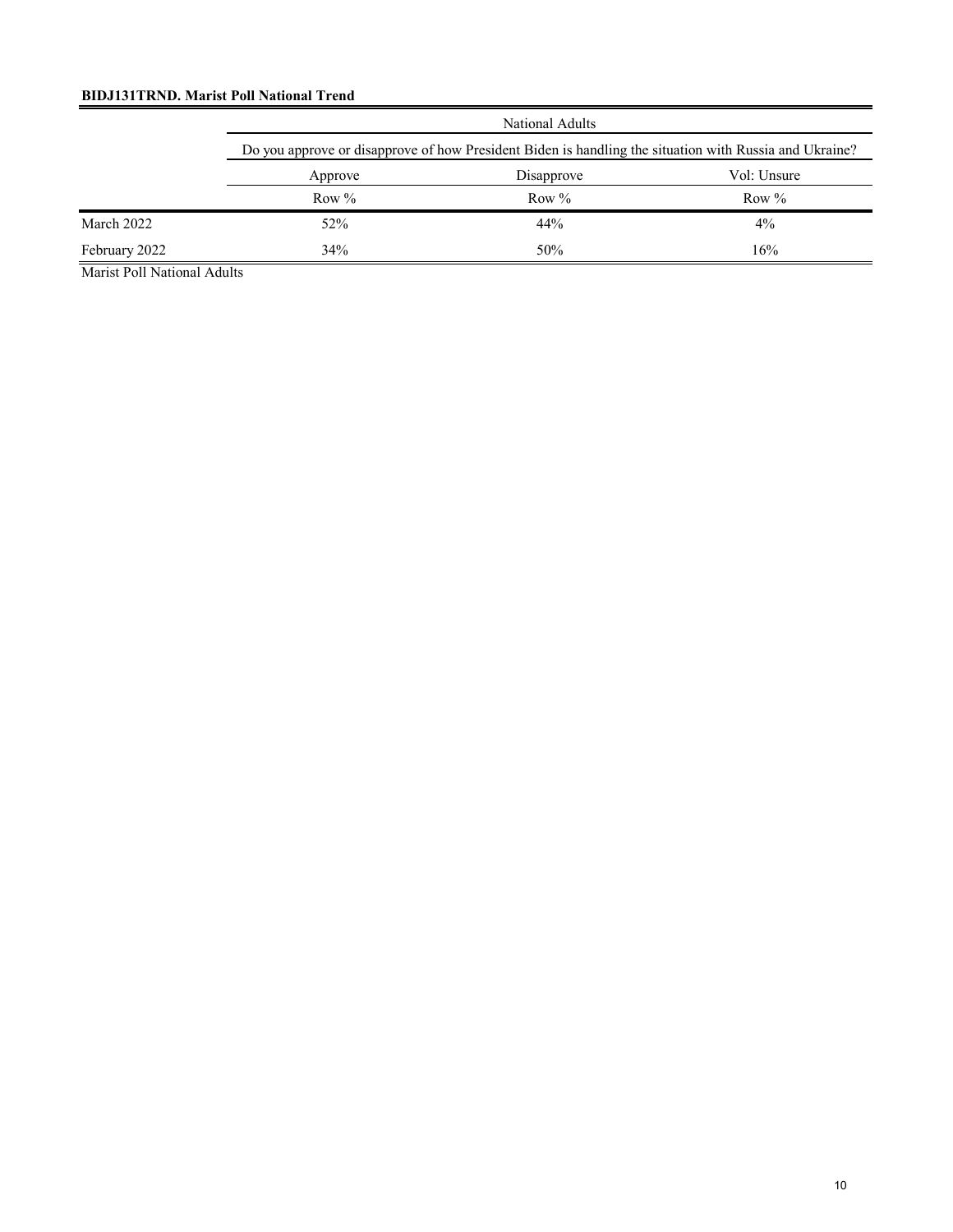## **USRSPRUK1. NPR/PBS NewsHour/Marist Poll National Tables March 1st through March 2nd, 2022**

National Adults

|                            |                                      | Too cautious     | Too aggressive | About right | Vol: Unsure |
|----------------------------|--------------------------------------|------------------|----------------|-------------|-------------|
|                            |                                      | Row <sup>%</sup> | Row %          | Row %       | Row %       |
| <b>National Adults</b>     |                                      | 43%              | 6%             | 46%         | 5%          |
| National Registered Voters |                                      | 43%              | 6%             | 46%         | 5%          |
| Party Identification       | Democrat                             | 16%              | 3%             | 79%         | 3%          |
|                            | Republican                           | 73%              | 7%             | 15%         | 5%          |
|                            | Independent                          | 47%              | 9%             | 39%         | 5%          |
| Region                     | Northeast                            | 38%              | 3%             | 53%         | 6%          |
|                            | Midwest                              | 44%              | 9%             | 44%         | 3%          |
|                            | South                                | 44%              | 6%             | 45%         | 5%          |
|                            | West                                 | 42%              | 7%             | 44%         | 7%          |
| Household Income           | Less than \$50,000                   | 36%              | 7%             | 51%         | 6%          |
|                            | \$50,000 or more                     | 47%              | 6%             | 44%         | 4%          |
| Education                  | Not college graduate                 | 45%              | 8%             | 42%         | 5%          |
|                            | College graduate                     | 39%              | 4%             | 52%         | 5%          |
| Race/Ethnicity             | White                                | 46%              | 5%             | 44%         | 5%          |
|                            | Non-white                            | 36%              | 8%             | 52%         | 4%          |
| Race and Education         | White - Not College Graduate         | 50%              | 7%             | 37%         | 6%          |
|                            | White - College Graduate             | 40%              | 2%             | 55%         | 4%          |
| Gender - Race - Education  | Men - White - Not College Graduate   | 55%              | 8%             | 29%         | 7%          |
|                            | Men - White - College Graduate       | 42%              | 2%             | 52%         | 4%          |
|                            | Women - White - Not College Graduate | 46%              | 7%             | 42%         | 5%          |
|                            | Women - White - College Graduate     | 38%              | 2%             | 57%         | 4%          |
| Age                        | Under 45                             | 41%              | 9%             | 45%         | 5%          |
|                            | 45 or older                          | 44%              | 5%             | 46%         | 5%          |
| Generation                 | Gen Z/Millennials (18-40)            | 37%              | 10%            | 48%         | 5%          |
|                            | Gen X (41-56)                        | 52%              | 7%             | 39%         | 2%          |
|                            | Baby Boomers (57-75)                 | 43%              | 4%             | 48%         | 5%          |
|                            | Silent-Greatest (Over 75)            | 41%              | 2%             | 49%         | 7%          |
| Gender                     | Men                                  | 48%              | 8%             | 40%         | 4%          |
|                            | Women                                | 38%              | 5%             | 52%         | 6%          |
| 2020 Support               | <b>Biden</b>                         | 19%              | 3%             | 76%         | 2%          |
|                            | Trump                                | 72%              | 10%            | 13%         | 5%          |
| Area Description           | Big city                             | 36%              | 5%             | 54%         | 6%          |
|                            | Small city                           | 43%              | 6%             | 45%         | 6%          |
|                            | Suburban                             | 48%              | 8%             | 42%         | 3%          |
|                            | Small town                           | 46%              | 8%             | 40%         | 5%          |
|                            | Rural                                | 45%              | 6%             | 45%         | 4%          |
| Small city/Suburban Men    |                                      | 53%              | 9%             | 35%         | 2%          |
| Small city/Suburban Women  |                                      | 36%              | 4%             | 53%         | 6%          |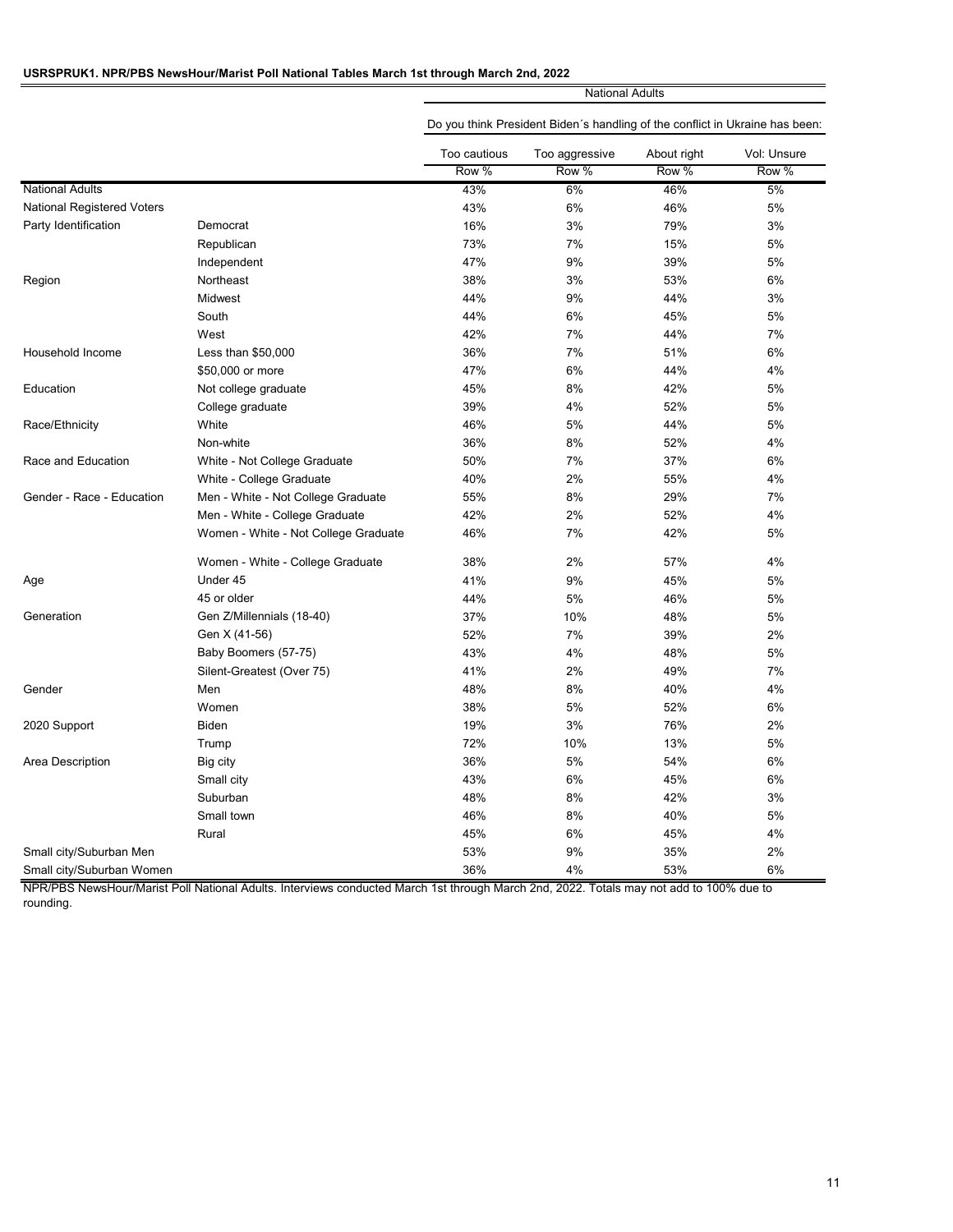#### **RSAUKCN1AR. NPR/PBS NewsHour/Marist Poll National Tables March 1st through March 2nd, 2022**

National Adults

Are you very concerned, concerned, not very concerned, or not concerned at all that the conflict between Russia and Ukraine will lead to Russian cyberattacks in the United States?

|                            |                                      | Very concerned/ | Not very<br>concerned/Not |             |
|----------------------------|--------------------------------------|-----------------|---------------------------|-------------|
|                            |                                      | Concerned       | concerned at all          | Vol: Unsure |
|                            |                                      | Row %           | Row %                     | Row %       |
| <b>National Adults</b>     |                                      | 78%             | 21%                       | 1%          |
| National Registered Voters |                                      | 78%             | 21%                       | 1%          |
| Party Identification       | Democrat                             | 80%             | 20%                       | 0%          |
|                            | Republican                           | 78%             | 21%                       | 2%          |
|                            | Independent                          | 79%             | 21%                       | 0%          |
| Region                     | Northeast                            | 82%             | 18%                       | 0%          |
|                            | Midwest                              | 74%             | 26%                       | 1%          |
|                            | South                                | 78%             | 20%                       | 2%          |
|                            | West                                 | 76%             | 23%                       | 1%          |
| Household Income           | Less than \$50,000                   | 75%             | 23%                       | 2%          |
|                            | \$50,000 or more                     | 80%             | 20%                       | 0%          |
| Education                  | Not college graduate                 | 76%             | 23%                       | 2%          |
|                            | College graduate                     | 81%             | 19%                       | 0%          |
| Race/Ethnicity             | White                                | 81%             | 17%                       | 1%          |
|                            | Non-white                            | 71%             | 28%                       | 1%          |
| Race and Education         | White - Not College Graduate         | 80%             | 18%                       | 2%          |
|                            | White - College Graduate             | 83%             | 16%                       | 0%          |
| Gender - Race - Education  | Men - White - Not College Graduate   | 74%             | 21%                       | 5%          |
|                            | Men - White - College Graduate       | 80%             | 20%                       | 0%          |
|                            | Women - White - Not College Graduate | 84%             | 16%                       | 1%          |
|                            | Women - White - College Graduate     | 86%             | 14%                       | 0%          |
| Age                        | Under 45                             | 70%             | 29%                       | 1%          |
|                            | 45 or older                          | 83%             | 16%                       | 1%          |
| Generation                 | Gen Z/Millennials (18-40)            | 68%             | 31%                       | 1%          |
|                            | Gen X (41-56)                        | 82%             | 18%                       | 0%          |
|                            | Baby Boomers (57-75)                 | 85%             | 14%                       | 1%          |
|                            | Silent-Greatest (Over 75)            | 78%             | 21%                       | 1%          |
| Gender                     | Men                                  | 72%             | 26%                       | 2%          |
|                            | Women                                | 83%             | 17%                       | 0%          |
| 2020 Support               | <b>Biden</b>                         | 80%             | 20%                       | 0%          |
|                            | Trump                                | 77%             | 22%                       | 1%          |
| Area Description           | Big city                             | 80%             | 20%                       | 0%          |
|                            | Small city                           | 71%             | 27%                       | 2%          |
|                            | Suburban                             | 76%             | 24%                       | 0%          |
|                            | Small town                           | 74%             | 24%                       | 2%          |
|                            | Rural                                | 87%             | 13%                       | 0%          |
| Small city/Suburban Men    |                                      | 67%             | 32%                       | 1%          |
| Small city/Suburban Women  |                                      | 82%             | 17%                       | 1%          |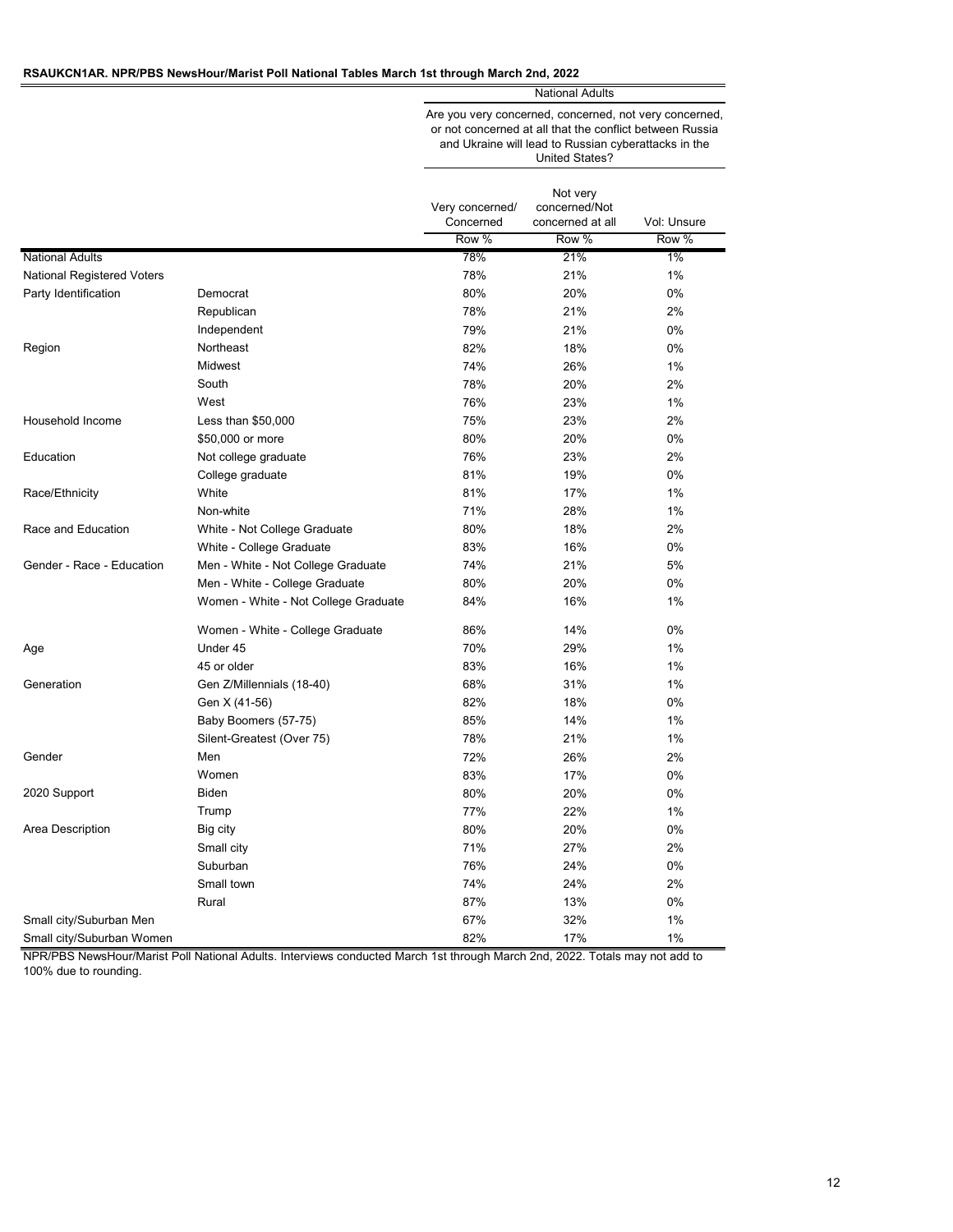### **RSAUKCN1A. NPR/PBS NewsHour/Marist Poll National Tables March 1st through March 2nd, 2022**

National Adults

Are you very concerned, concerned, not very concerned, or not concerned at all that the conflict between Russia and Ukraine will lead to Russian cyberattacks in the United States?

|                                   |                                      |                         |                    | Not very           | Not concerned at |                      |
|-----------------------------------|--------------------------------------|-------------------------|--------------------|--------------------|------------------|----------------------|
|                                   |                                      | Very concerned<br>Row % | Concerned<br>Row % | concerned<br>Row % | all<br>Row %     | Vol: Unsure<br>Row % |
|                                   |                                      |                         |                    |                    |                  |                      |
| <b>National Adults</b>            |                                      | 41%                     | 37%                | 15%                | 6%               | $1\%$                |
| <b>National Registered Voters</b> |                                      | 41%                     | 38%                | 15%                | 6%               | 1%                   |
| Party Identification              | Democrat                             | 38%                     | 42%                | 14%                | 5%               | 0%                   |
|                                   | Republican                           | 45%                     | 32%                | 16%                | 5%               | 2%                   |
|                                   | Independent                          | 41%                     | 38%                | 15%                | 6%               | 0%                   |
| Region                            | Northeast                            | 42%                     | 41%                | 16%                | 2%               | 0%                   |
|                                   | Midwest                              | 35%                     | 39%                | 18%                | 7%               | 1%                   |
|                                   | South                                | 46%                     | 33%                | 13%                | 6%               | 2%                   |
|                                   | West                                 | 38%                     | 38%                | 16%                | 7%               | $1\%$                |
| Household Income                  | Less than \$50,000                   | 39%                     | 36%                | 15%                | 8%               | 2%                   |
|                                   | \$50,000 or more                     | 42%                     | 38%                | 15%                | 5%               | 0%                   |
| Education                         | Not college graduate                 | 41%                     | 34%                | 16%                | 7%               | 2%                   |
|                                   | College graduate                     | 40%                     | 41%                | 14%                | 5%               | 0%                   |
| Race/Ethnicity                    | White                                | 42%                     | 39%                | 12%                | 5%               | 1%                   |
|                                   | Non-white                            | 38%                     | 33%                | 21%                | 8%               | $1\%$                |
| Race and Education                | White - Not College Graduate         | 45%                     | 35%                | 12%                | 6%               | 2%                   |
|                                   | White - College Graduate             | 39%                     | 45%                | 12%                | 5%               | 0%                   |
| Gender - Race - Education         | Men - White - Not College Graduate   | 35%                     | 40%                | 13%                | 8%               | 5%                   |
|                                   | Men - White - College Graduate       | 34%                     | 46%                | 15%                | 5%               | 0%                   |
|                                   | Women - White - Not College Graduate | 52%                     | 31%                | 12%                | 4%               | 1%                   |
|                                   | Women - White - College Graduate     | 42%                     | 44%                | 9%                 | 5%               | 0%                   |
| Age                               | Under 45                             | 36%                     | 34%                | 22%                | 7%               | 1%                   |
|                                   | 45 or older                          | 44%                     | 38%                | 11%                | 5%               | 1%                   |
| Generation                        | Gen Z/Millennials (18-40)            | 33%                     | 35%                | 23%                | 7%               | 1%                   |
|                                   | Gen X (41-56)                        | 50%                     | 32%                | 13%                | 5%               | 0%                   |
|                                   | Baby Boomers (57-75)                 | 46%                     | 39%                | 9%                 | 5%               | $1\%$                |
|                                   | Silent-Greatest (Over 75)            | 35%                     | 43%                | 14%                | 6%               | 1%                   |
| Gender                            | Men                                  | 33%                     | 39%                | 20%                | 6%               | 2%                   |
|                                   | Women                                | 48%                     | 35%                | 11%                | 5%               | 0%                   |
| 2020 Support                      | <b>Biden</b>                         | 40%                     | 40%                | 14%                | 5%               | 0%                   |
|                                   | Trump                                | 44%                     | 33%                | 16%                | 6%               | 1%                   |
| Area Description                  | Big city                             | 36%                     | 43%                | 11%                | 9%               | 0%                   |
|                                   | Small city                           | 38%                     | 34%                | 21%                | 6%               | 2%                   |
|                                   | Suburban                             | 40%                     | 36%                | 20%                | 3%               | 0%                   |
|                                   | Small town                           | 40%                     | 34%                | 17%                | 6%               | 2%                   |
|                                   | Rural                                | 52%                     | 34%                | 9%                 | 4%               | 0%                   |
| Small city/Suburban Men           |                                      | 34%                     | 33%                | 25%                | 7%               | 1%                   |
| Small city/Suburban Women         |                                      | 45%                     | 37%                | 15%                | 3%               | 1%                   |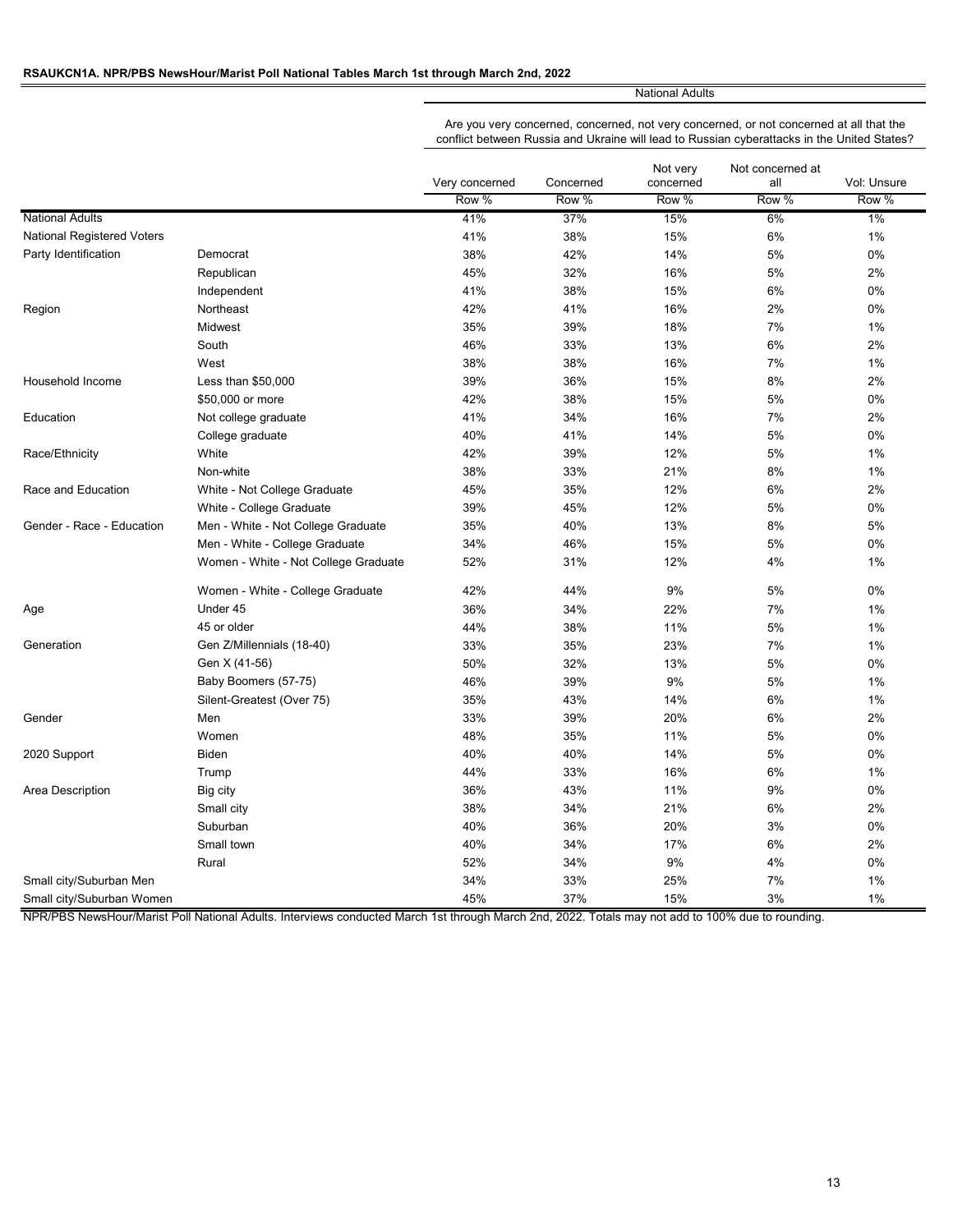#### **RSAUKCN1BR. NPR/PBS NewsHour/Marist Poll National Tables March 1st through March 2nd, 2022**

National Adults

Are you very concerned, concerned, not very concerned, or not concerned at all that the conflict between Russia and Ukraine will lead to a broader war in Europe?

|                                   |                                      | Very concerned/<br>Concerned | Not very<br>concerned/Not<br>concerned at all | Vol: Unsure |
|-----------------------------------|--------------------------------------|------------------------------|-----------------------------------------------|-------------|
|                                   |                                      | Row %                        | Row %                                         | Row %       |
| <b>National Adults</b>            |                                      | 78%                          | 21%                                           | $1\%$       |
| <b>National Registered Voters</b> |                                      | 78%                          | 21%                                           | 1%          |
| Party Identification              | Democrat                             | 81%                          | 19%                                           | 0%          |
|                                   | Republican                           | 76%                          | 21%                                           | 3%          |
|                                   | Independent                          | 79%                          | 21%                                           | 0%          |
| Region                            | Northeast                            | 85%                          | 15%                                           | 0%          |
|                                   | Midwest                              | 76%                          | 23%                                           | 0%          |
|                                   | South                                | 78%                          | 21%                                           | 1%          |
|                                   | West                                 | 75%                          | 22%                                           | 3%          |
| Household Income                  | Less than \$50,000                   | 81%                          | 17%                                           | 2%          |
|                                   | \$50,000 or more                     | 78%                          | 22%                                           | 0%          |
| Education                         | Not college graduate                 | 79%                          | 19%                                           | 2%          |
|                                   | College graduate                     | 77%                          | 23%                                           | 0%          |
| Race/Ethnicity                    | White                                | 79%                          | 19%                                           | 2%          |
|                                   | Non-white                            | 77%                          | 23%                                           | 0%          |
| Race and Education                | White - Not College Graduate         | 79%                          | 18%                                           | 3%          |
|                                   | White - College Graduate             | 80%                          | 20%                                           | 0%          |
| Gender - Race - Education         | Men - White - Not College Graduate   | 71%                          | 25%                                           | 4%          |
|                                   | Men - White - College Graduate       | 79%                          | 21%                                           | 0%          |
|                                   | Women - White - Not College Graduate | 84%                          | 13%                                           | 3%          |
|                                   | Women - White - College Graduate     | 80%                          | 20%                                           | 0%          |
| Age                               | Under 45                             | 74%                          | 24%                                           | 2%          |
|                                   | 45 or older                          | 81%                          | 18%                                           | 1%          |
| Generation                        | Gen Z/Millennials (18-40)            | 73%                          | 24%                                           | 2%          |
|                                   | Gen X (41-56)                        | 78%                          | 22%                                           | 0%          |
|                                   | Baby Boomers (57-75)                 | 83%                          | 16%                                           | 1%          |
|                                   | Silent-Greatest (Over 75)            | 78%                          | 20%                                           | 2%          |
| Gender                            | Men                                  | 74%                          | 25%                                           | 1%          |
|                                   | Women                                | 82%                          | 17%                                           | 1%          |
| 2020 Support                      | <b>Biden</b>                         | 80%                          | 20%                                           | 0%          |
|                                   | Trump                                | 78%                          | 20%                                           | 2%          |
| Area Description                  | Big city                             | 77%                          | 21%                                           | 2%          |
|                                   | Small city                           | 80%                          | 19%                                           | 0%          |
|                                   | Suburban                             | 80%                          | 20%                                           | 0%          |
|                                   | Small town                           | 76%                          | 22%                                           | 2%          |
|                                   | Rural                                | 78%                          | 21%                                           | 1%          |
| Small city/Suburban Men           |                                      | 75%                          | 25%                                           | 0%          |
| Small city/Suburban Women         |                                      | 87%                          | 13%                                           | 0%          |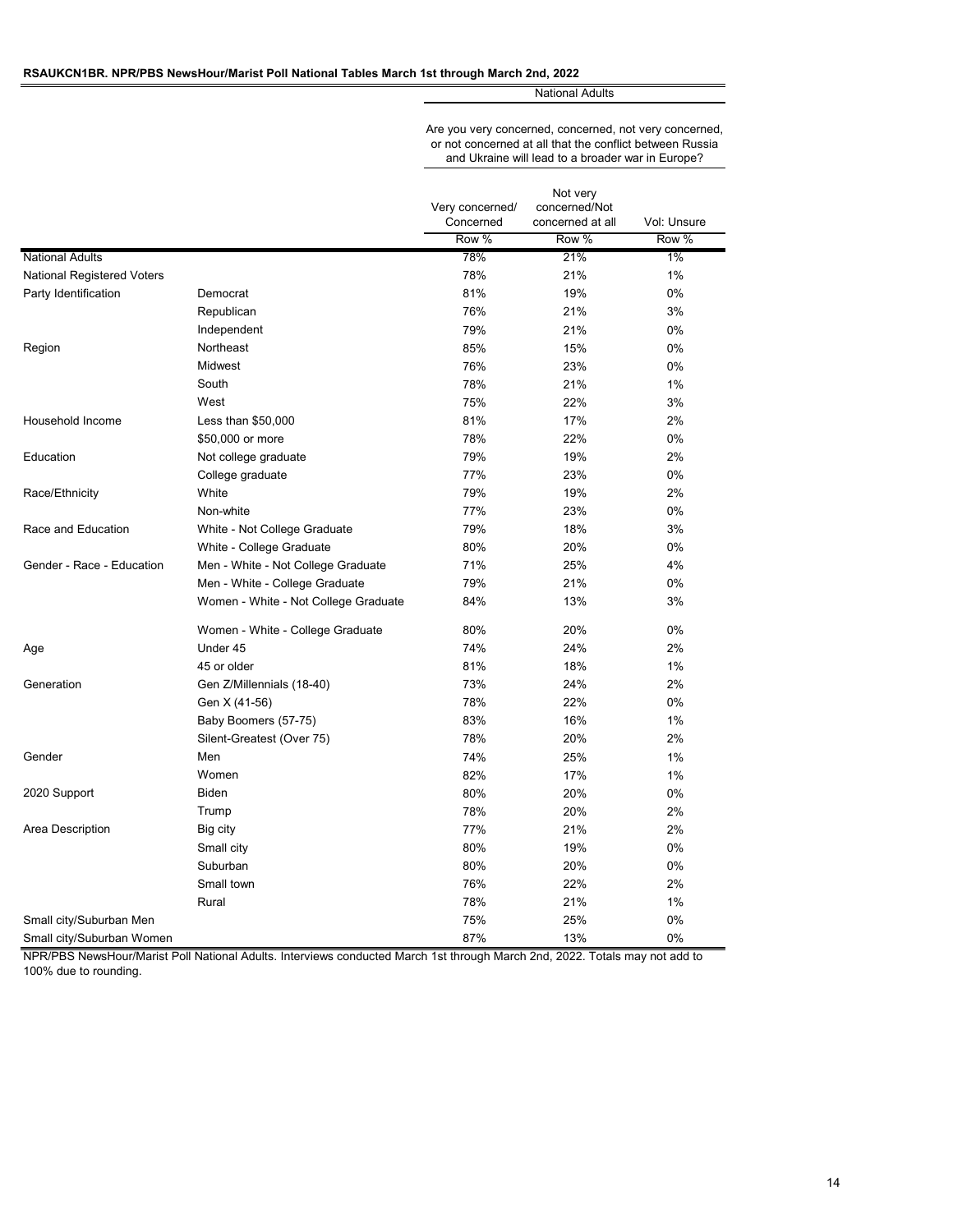# **RSAUKCN1B. NPR/PBS NewsHour/Marist Poll National Tables March 1st through March 2nd, 2022**

|                                   |                                      | <b>National Adults</b> |           |                       |                                                                                                                                                                      |             |
|-----------------------------------|--------------------------------------|------------------------|-----------|-----------------------|----------------------------------------------------------------------------------------------------------------------------------------------------------------------|-------------|
|                                   |                                      |                        |           |                       | Are you very concerned, concerned, not very concerned, or not concerned at all that the<br>conflict between Russia and Ukraine will lead to a broader war in Europe? |             |
|                                   |                                      | Very concerned         | Concerned | Not very<br>concerned | Not concerned at<br>all                                                                                                                                              | Vol: Unsure |
|                                   |                                      | Row %                  | Row %     | Row %                 | Row %                                                                                                                                                                | Row %       |
| <b>National Adults</b>            |                                      | 38%                    | 40%       | 15%                   | 6%                                                                                                                                                                   | 1%          |
| <b>National Registered Voters</b> |                                      | 38%                    | 40%       | 14%                   | 6%                                                                                                                                                                   | 1%          |
| Party Identification              | Democrat                             | 34%                    | 47%       | 15%                   | 4%                                                                                                                                                                   | 0%          |
|                                   | Republican                           | 40%                    | 37%       | 16%                   | 4%                                                                                                                                                                   | 3%          |
|                                   | Independent                          | 42%                    | 37%       | 12%                   | 9%                                                                                                                                                                   | 0%          |
| Region                            | Northeast                            | 45%                    | 39%       | 11%                   | 4%                                                                                                                                                                   | 0%          |
|                                   | Midwest                              | 39%                    | 38%       | 15%                   | 8%                                                                                                                                                                   | 0%          |
|                                   | South                                | 33%                    | 45%       | 14%                   | 6%                                                                                                                                                                   | 1%          |
|                                   | West                                 | 40%                    | 35%       | 17%                   | 6%                                                                                                                                                                   | 3%          |
| Household Income                  | Less than \$50,000                   | 41%                    | 40%       | 10%                   | 7%                                                                                                                                                                   | 2%          |
|                                   | \$50,000 or more                     | 38%                    | 40%       | 16%                   | 5%                                                                                                                                                                   | 0%          |
| Education                         | Not college graduate                 | 39%                    | 40%       | 13%                   | 6%                                                                                                                                                                   | 2%          |
|                                   | College graduate                     | 37%                    | 41%       | 16%                   | 7%                                                                                                                                                                   | 0%          |
| Race/Ethnicity                    | White                                | 40%                    | 39%       | 14%                   | 5%                                                                                                                                                                   | 2%          |
|                                   | Non-white                            | 34%                    | 43%       | 15%                   | 8%                                                                                                                                                                   | 0%          |
| Race and Education                | White - Not College Graduate         | 42%                    | 37%       | 13%                   | 5%                                                                                                                                                                   | 3%          |
|                                   | White - College Graduate             | 39%                    | 41%       | 16%                   | 4%                                                                                                                                                                   | 0%          |
| Gender - Race - Education         | Men - White - Not College Graduate   | 34%                    | 38%       | 16%                   | 9%                                                                                                                                                                   | 4%          |
|                                   | Men - White - College Graduate       | 36%                    | 43%       | 16%                   | 5%                                                                                                                                                                   | 0%          |
|                                   | Women - White - Not College Graduate | 47%                    | 37%       | 10%                   | 3%                                                                                                                                                                   | 3%          |
|                                   | Women - White - College Graduate     | 41%                    | 39%       | 17%                   | 3%                                                                                                                                                                   | 0%          |
| Age                               | Under 45                             | 36%                    | 38%       | 18%                   | 6%                                                                                                                                                                   | 2%          |
|                                   | 45 or older                          | 40%                    | 41%       | 12%                   | 6%                                                                                                                                                                   | 1%          |
| Generation                        | Gen Z/Millennials (18-40)            | 34%                    | 39%       | 17%                   | 7%                                                                                                                                                                   | 2%          |
|                                   | Gen X (41-56)                        | 38%                    | 40%       | 17%                   | 5%                                                                                                                                                                   | 0%          |
|                                   | Baby Boomers (57-75)                 | 43%                    | 40%       | 11%                   | 5%                                                                                                                                                                   | 1%          |
|                                   | Silent-Greatest (Over 75)            | 38%                    | 40%       | 11%                   | 9%                                                                                                                                                                   | 2%          |
| Gender                            | Men                                  | 34%                    | 39%       | 16%                   | 9%                                                                                                                                                                   | 1%          |
|                                   | Women                                | 42%                    | 41%       | 13%                   | 3%                                                                                                                                                                   | 1%          |
| 2020 Support                      | <b>Biden</b>                         | 37%                    | 43%       | 14%                   | 6%                                                                                                                                                                   | 0%          |
|                                   | Trump                                | 44%                    | 34%       | 14%                   | 6%                                                                                                                                                                   | 2%          |
| Area Description                  | Big city                             | 37%                    | 40%       | 15%                   | 6%                                                                                                                                                                   | 2%          |
|                                   | Small city                           | 39%                    | 41%       | 10%                   | 9%                                                                                                                                                                   | 0%          |
|                                   | Suburban                             | 38%                    | 42%       | 16%                   | 4%                                                                                                                                                                   | 0%          |
|                                   | Small town                           | 31%                    | 45%       | 17%                   | 5%                                                                                                                                                                   | 2%          |
|                                   | Rural                                | 45%                    | 33%       | 14%                   | 7%                                                                                                                                                                   | 1%          |
| Small city/Suburban Men           |                                      | 36%                    | 39%       | 16%                   | 9%                                                                                                                                                                   | 0%          |
| Small city/Suburban Women         |                                      | 43%                    | 44%       | 10%                   | 3%                                                                                                                                                                   | 0%          |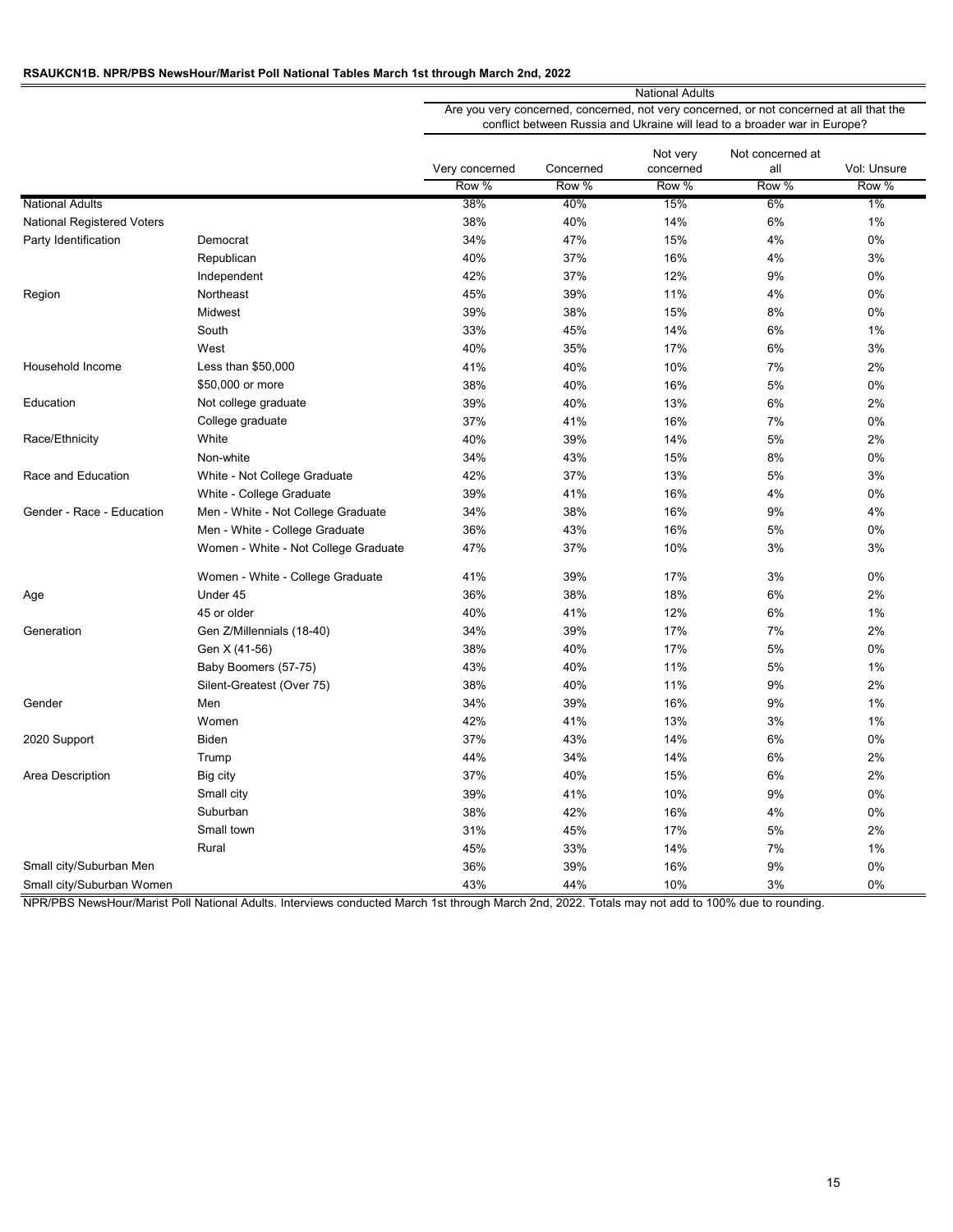#### **RSAUKCN1DR. NPR/PBS NewsHour/Marist Poll National Tables March 1st through March 2nd, 2022**

National Adults

Are you very concerned, concerned, not very concerned, or not concerned at all that the conflict between Russia and Ukraine will lead to the use of nuclear weapons?

|                            |                                      | Very concerned/<br>Concerned | Not very<br>concerned/Not<br>concerned at all | Vol: Unsure |
|----------------------------|--------------------------------------|------------------------------|-----------------------------------------------|-------------|
|                            |                                      | Row %                        | Row %                                         | Row %       |
| <b>National Adults</b>     |                                      | 70%                          | 29%                                           | 1%          |
| National Registered Voters |                                      | 71%                          | 28%                                           | 1%          |
| Party Identification       | Democrat                             | 72%                          | 27%                                           | 1%          |
|                            | Republican                           | 70%                          | 30%                                           | 0%          |
|                            | Independent                          | 73%                          | 27%                                           | 0%          |
| Region                     | Northeast                            | 80%                          | 20%                                           | 0%          |
|                            | Midwest                              | 70%                          | 30%                                           | 0%          |
|                            | South                                | 68%                          | 32%                                           | 0%          |
|                            | West                                 | 68%                          | 30%                                           | 2%          |
| Household Income           | Less than \$50,000                   | 76%                          | 24%                                           | 1%          |
|                            | \$50,000 or more                     | 68%                          | 31%                                           | 0%          |
| Education                  | Not college graduate                 | 70%                          | 29%                                           | 1%          |
|                            | College graduate                     | 70%                          | 30%                                           | 0%          |
| Race/Ethnicity             | White                                | 72%                          | 27%                                           | 1%          |
|                            | Non-white                            | 67%                          | 32%                                           | 0%          |
| Race and Education         | White - Not College Graduate         | 75%                          | 24%                                           | 1%          |
|                            | White - College Graduate             | 70%                          | 30%                                           | 0%          |
| Gender - Race - Education  | Men - White - Not College Graduate   | 63%                          | 35%                                           | 1%          |
|                            | Men - White - College Graduate       | 63%                          | 37%                                           | 0%          |
|                            | Women - White - Not College Graduate | 83%                          | 16%                                           | 1%          |
|                            | Women - White - College Graduate     | 75%                          | 25%                                           | 0%          |
| Age                        | Under 45                             | 62%                          | 38%                                           | 0%          |
|                            | 45 or older                          | 76%                          | 23%                                           | 1%          |
| Generation                 | Gen Z/Millennials (18-40)            | 61%                          | 38%                                           | 1%          |
|                            | Gen X (41-56)                        | 70%                          | 30%                                           | 0%          |
|                            | Baby Boomers (57-75)                 | 78%                          | 21%                                           | 0%          |
|                            | Silent-Greatest (Over 75)            | 78%                          | 20%                                           | 2%          |
| Gender                     | Men                                  | 62%                          | 38%                                           | 1%          |
|                            | Women                                | 79%                          | 21%                                           | 1%          |
| 2020 Support               | <b>Biden</b>                         | 74%                          | 26%                                           | 0%          |
|                            | Trump                                | 69%                          | 31%                                           | 0%          |
| Area Description           | Big city                             | 64%                          | 35%                                           | 0%          |
|                            | Small city                           | 71%                          | 28%                                           | 1%          |
|                            | Suburban                             | 71%                          | 29%                                           | 0%          |
|                            | Small town                           | 74%                          | 26%                                           | 0%          |
|                            | Rural                                | 73%                          | 26%                                           | 0%          |
| Small city/Suburban Men    |                                      | 62%                          | 38%                                           | 0%          |
| Small city/Suburban Women  |                                      | 82%                          | 17%                                           | 0%          |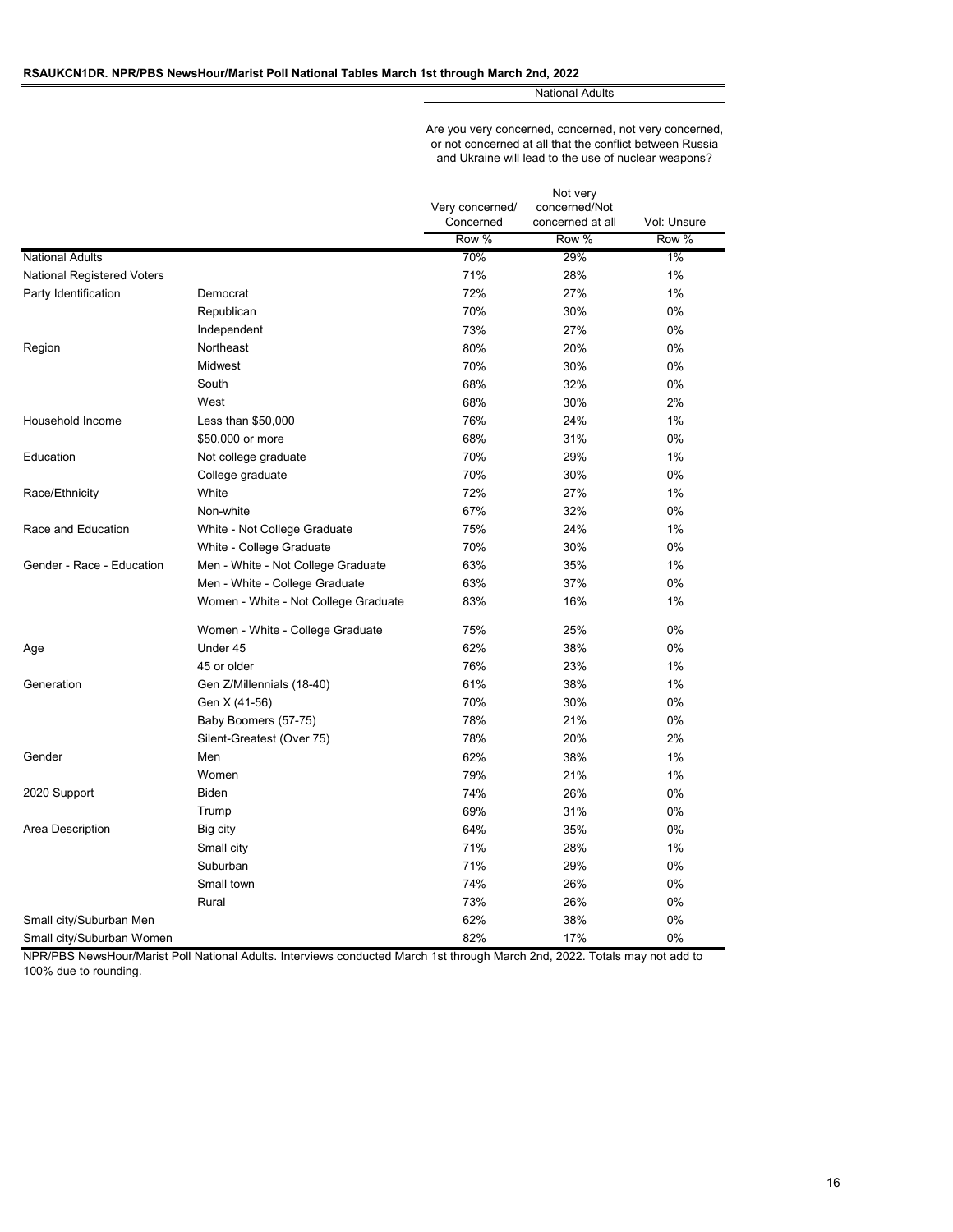## **RSAUKCN1D. NPR/PBS NewsHour/Marist Poll National Tables March 1st through March 2nd, 2022**

National Adults

Are you very concerned, concerned, not very concerned, or not concerned at all that the conflict between Russia and Ukraine will lead to the use of nuclear weapons?

|                            |                                      | Very concerned | Concerned | Not very<br>concerned | Not concerned at<br>all | Vol: Unsure |
|----------------------------|--------------------------------------|----------------|-----------|-----------------------|-------------------------|-------------|
|                            |                                      | Row %          | Row %     | Row %                 | Row %                   | Row %       |
| <b>National Adults</b>     |                                      | 36%            | 35%       | 19%                   | 10%                     | $1\%$       |
| National Registered Voters |                                      | 36%            | 35%       | 19%                   | 9%                      | 1%          |
| Party Identification       | Democrat                             | 32%            | 40%       | 20%                   | 8%                      | 1%          |
|                            | Republican                           | 39%            | 31%       | 19%                   | 11%                     | 0%          |
|                            | Independent                          | 37%            | 36%       | 18%                   | 9%                      | 0%          |
| Region                     | Northeast                            | 38%            | 42%       | 15%                   | 5%                      | 0%          |
|                            | Midwest                              | 39%            | 31%       | 17%                   | 13%                     | 0%          |
|                            | South                                | 37%            | 31%       | 21%                   | 11%                     | 0%          |
|                            | West                                 | 29%            | 39%       | 21%                   | 9%                      | 2%          |
| Household Income           | Less than \$50,000                   | 39%            | 37%       | 12%                   | 11%                     | 1%          |
|                            | \$50,000 or more                     | 34%            | 34%       | 23%                   | 9%                      | 0%          |
| Education                  | Not college graduate                 | 37%            | 33%       | 18%                   | 10%                     | 1%          |
|                            | College graduate                     | 33%            | 37%       | 20%                   | 10%                     | 0%          |
| Race/Ethnicity             | White                                | 38%            | 35%       | 18%                   | 9%                      | 1%          |
|                            | Non-white                            | 33%            | 35%       | 21%                   | 12%                     | 0%          |
| Race and Education         | White - Not College Graduate         | 43%            | 31%       | 14%                   | 10%                     | 1%          |
|                            | White - College Graduate             | 29%            | 40%       | 22%                   | 8%                      | 0%          |
| Gender - Race - Education  | Men - White - Not College Graduate   | 36%            | 28%       | 18%                   | 17%                     | 1%          |
|                            | Men - White - College Graduate       | 22%            | 41%       | 25%                   | 12%                     | 0%          |
|                            | Women - White - Not College Graduate | 49%            | 34%       | 12%                   | 5%                      | $1\%$       |
|                            | Women - White - College Graduate     | 35%            | 40%       | 20%                   | 5%                      | 0%          |
| Age                        | Under 45                             | 30%            | 31%       | 25%                   | 13%                     | 0%          |
|                            | 45 or older                          | 39%            | 37%       | 15%                   | 8%                      | 1%          |
| Generation                 | Gen Z/Millennials (18-40)            | 29%            | 33%       | 23%                   | 15%                     | 1%          |
|                            | Gen X (41-56)                        | 37%            | 33%       | 23%                   | 7%                      | 0%          |
|                            | Baby Boomers (57-75)                 | 41%            | 37%       | 14%                   | 8%                      | 0%          |
|                            | Silent-Greatest (Over 75)            | 42%            | 36%       | 13%                   | 7%                      | 2%          |
| Gender                     | Men                                  | 29%            | 33%       | 24%                   | 14%                     | 1%          |
|                            | Women                                | 42%            | 36%       | 14%                   | 6%                      | 1%          |
| 2020 Support               | Biden                                | 35%            | 39%       | 19%                   | 7%                      | 0%          |
|                            | Trump                                | 39%            | 30%       | 20%                   | 11%                     | 0%          |
| Area Description           | Big city                             | 30%            | 35%       | 19%                   | 16%                     | $0\%$       |
|                            | Small city                           | 41%            | 30%       | 21%                   | 7%                      | 1%          |
|                            | Suburban                             | 35%            | 36%       | 21%                   | 8%                      | 0%          |
|                            | Small town                           | 36%            | 38%       | 17%                   | 9%                      | 0%          |
|                            | Rural                                | 40%            | 34%       | 18%                   | 8%                      | 0%          |
| Small city/Suburban Men    |                                      | 33%            | 29%       | 26%                   | 12%                     | 0%          |
| Small city/Suburban Women  |                                      | 44%            | 39%       | 14%                   | 3%                      | 0%          |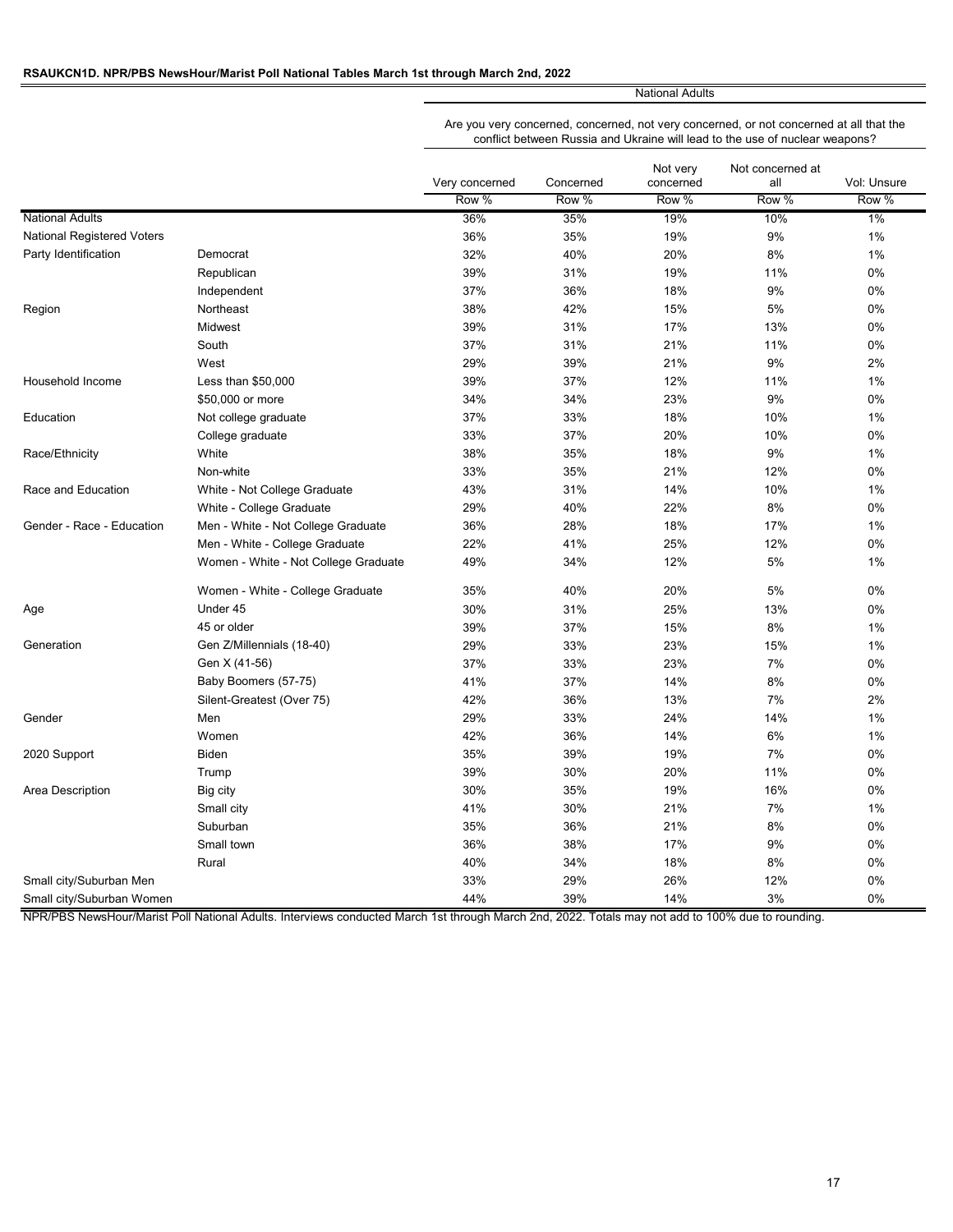# **USSANRS1. NPR/PBS NewsHour/Marist Poll National Tables March 1st through March 2nd, 2022**

|                            |                                      | National Adults                                                                                           |                 |                      |  |  |
|----------------------------|--------------------------------------|-----------------------------------------------------------------------------------------------------------|-----------------|----------------------|--|--|
|                            |                                      | Do you support or oppose the economic sanctions<br>placed on Russia by the United States and its European |                 |                      |  |  |
|                            |                                      | allies?                                                                                                   |                 |                      |  |  |
|                            |                                      |                                                                                                           |                 |                      |  |  |
|                            |                                      | Support<br>Row %                                                                                          | Oppose<br>Row % | Vol: Unsure<br>Row % |  |  |
|                            |                                      |                                                                                                           |                 |                      |  |  |
| <b>National Adults</b>     |                                      | 83%                                                                                                       | 13%             | 4%                   |  |  |
| National Registered Voters |                                      | 84%                                                                                                       | 13%             | 3%                   |  |  |
| Party Identification       | Democrat                             | 88%                                                                                                       | 10%             | 2%                   |  |  |
|                            | Republican                           | 79%                                                                                                       | 16%             | 5%                   |  |  |
|                            | Independent                          | 84%                                                                                                       | 14%             | 2%                   |  |  |
| Region                     | Northeast                            | 90%                                                                                                       | 9%              | 1%                   |  |  |
|                            | Midwest                              | 79%                                                                                                       | 17%             | 4%                   |  |  |
|                            | South                                | 81%                                                                                                       | 16%             | 3%                   |  |  |
|                            | West                                 | 84%                                                                                                       | 9%              | 6%                   |  |  |
| Household Income           | Less than \$50,000                   | 76%                                                                                                       | 17%             | 7%                   |  |  |
|                            | \$50,000 or more                     | 87%                                                                                                       | 11%             | 2%                   |  |  |
| Education                  | Not college graduate                 | 78%                                                                                                       | 17%             | 5%                   |  |  |
|                            | College graduate                     | 89%                                                                                                       | 8%              | 3%                   |  |  |
| Race/Ethnicity             | White                                | 86%                                                                                                       | 9%              | 5%                   |  |  |
|                            | Non-white                            | 78%                                                                                                       | 20%             | 2%                   |  |  |
| Race and Education         | White - Not College Graduate         | 81%                                                                                                       | 11%             | 7%                   |  |  |
|                            | White - College Graduate             | 94%                                                                                                       | 5%              | 2%                   |  |  |
| Gender - Race - Education  | Men - White - Not College Graduate   | 82%                                                                                                       | 13%             | 5%                   |  |  |
|                            | Men - White - College Graduate       | 95%                                                                                                       | 5%              | 0%                   |  |  |
|                            | Women - White - Not College Graduate | 81%                                                                                                       | 10%             | 9%                   |  |  |
|                            | Women - White - College Graduate     | 93%                                                                                                       | 4%              | 3%                   |  |  |
| Age                        | Under 45                             | 80%                                                                                                       | 15%             | 5%                   |  |  |
|                            | 45 or older                          | 85%                                                                                                       | 12%             | 3%                   |  |  |
| Generation                 | Gen Z/Millennials (18-40)            | 79%                                                                                                       | 16%             | 5%                   |  |  |
|                            | Gen X (41-56)                        | 85%                                                                                                       | 14%             | 1%                   |  |  |
|                            | Baby Boomers (57-75)                 | 87%                                                                                                       | 10%             | 3%                   |  |  |
|                            | Silent-Greatest (Over 75)            | 81%                                                                                                       | 11%             | 8%                   |  |  |
| Gender                     | Men                                  | 86%                                                                                                       | 12%             | 2%                   |  |  |
|                            | Women                                | 80%                                                                                                       | 15%             | 5%                   |  |  |
| 2020 Support               | Biden                                | 89%                                                                                                       | 9%              | 2%                   |  |  |
|                            | Trump                                | 76%                                                                                                       | 19%             | 5%                   |  |  |
| Area Description           | Big city                             | 78%                                                                                                       | 17%             | 4%                   |  |  |
|                            | Small city                           | 82%                                                                                                       | 14%             | 4%                   |  |  |
|                            | Suburban                             | 91%                                                                                                       | 8%              | 1%                   |  |  |
|                            | Small town                           |                                                                                                           |                 |                      |  |  |
|                            | Rural                                | 78%                                                                                                       | 17%             | 5%                   |  |  |
|                            |                                      | 86%                                                                                                       | 10%             | 4%                   |  |  |
| Small city/Suburban Men    |                                      | 88%                                                                                                       | 12%             | 0%                   |  |  |
| Small city/Suburban Women  |                                      | 84%                                                                                                       | 10%             | 5%                   |  |  |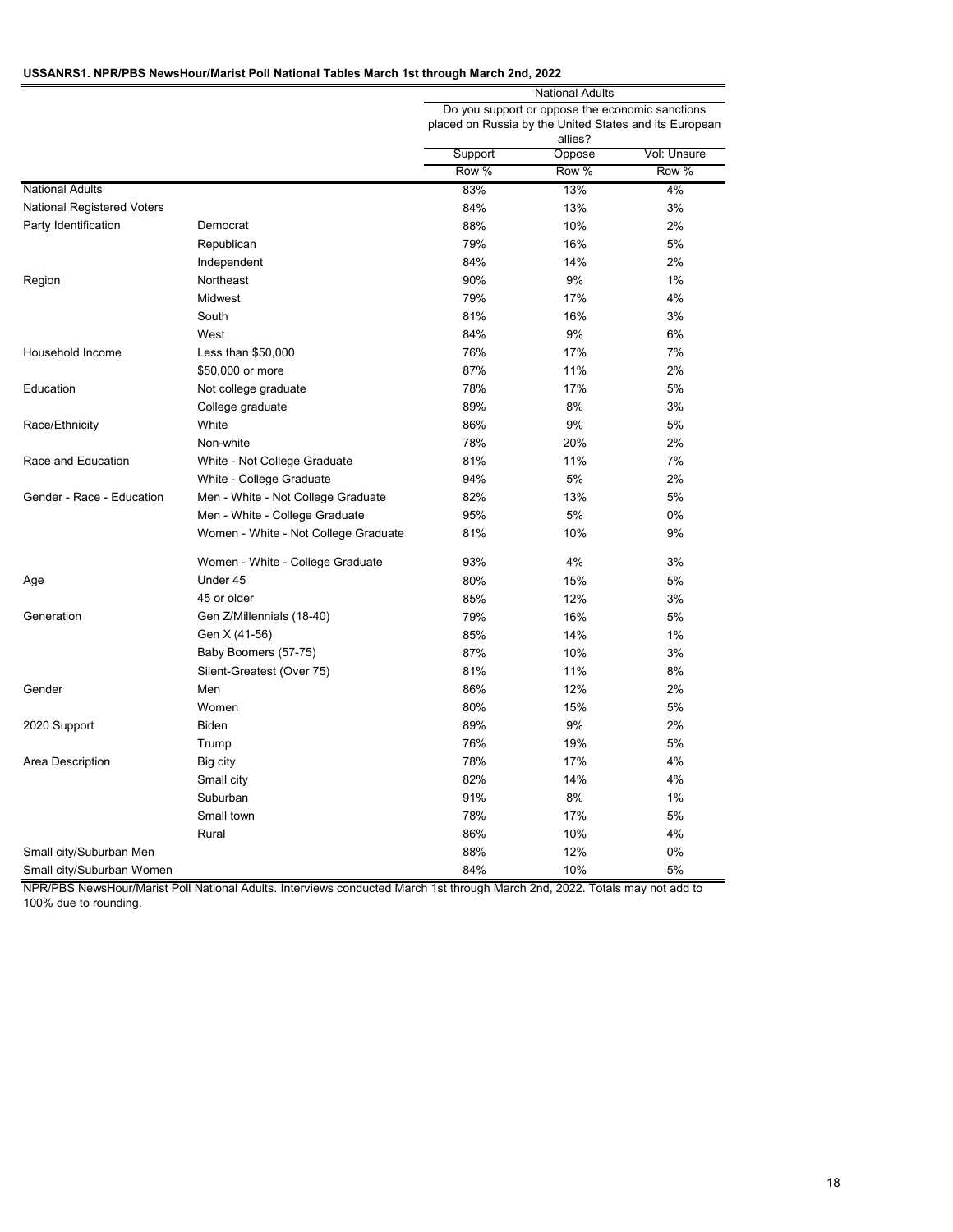National Adults

Do you support or oppose the economic sanctions placed on Russia by the United States and its European allies? [If support: Do you support or oppose the economic sanctions placed on Russia if it results in higher energy prices in the United States?]

|                                   |                                      | Support even if<br>higher energy<br>prices | Support, but<br>oppose if higher<br>energy prices | Support, but<br>unsure if higher<br>energy prices | Oppose | Vol: Unsure |
|-----------------------------------|--------------------------------------|--------------------------------------------|---------------------------------------------------|---------------------------------------------------|--------|-------------|
|                                   |                                      | Row %                                      | Row %                                             | Row %                                             | Row %  | Row %       |
| <b>National Adults</b>            |                                      | 69%                                        | 12%                                               | $2\%$                                             | 13%    | 4%          |
| <b>National Registered Voters</b> |                                      | 70%                                        | 11%                                               | 2%                                                | 13%    | 3%          |
| Party Identification              | Democrat                             | 80%                                        | 7%                                                | 1%                                                | 10%    | 2%          |
|                                   | Republican                           | 58%                                        | 16%                                               | 5%                                                | 16%    | 5%          |
|                                   | Independent                          | 74%                                        | 9%                                                | 1%                                                | 14%    | 2%          |
| Region                            | Northeast                            | 80%                                        | 9%                                                | 1%                                                | 9%     | 1%          |
|                                   | Midwest                              | 64%                                        | 11%                                               | 4%                                                | 17%    | 4%          |
|                                   | South                                | 64%                                        | 15%                                               | $1\%$                                             | 16%    | 3%          |
|                                   | West                                 | 71%                                        | 9%                                                | 3%                                                | 9%     | 6%          |
| Household Income                  | Less than \$50,000                   | 60%                                        | 15%                                               | 2%                                                | 17%    | 7%          |
|                                   | \$50,000 or more                     | 76%                                        | 10%                                               | 2%                                                | 11%    | 2%          |
| Education                         | Not college graduate                 | 60%                                        | 16%                                               | 2%                                                | 17%    | 5%          |
|                                   | College graduate                     | 81%                                        | 6%                                                | 2%                                                | 8%     | 3%          |
| Race/Ethnicity                    | White                                | 72%                                        | 12%                                               | 3%                                                | 9%     | 5%          |
|                                   | Non-white                            | 65%                                        | 12%                                               | 2%                                                | 20%    | 2%          |
| Race and Education                | White - Not College Graduate         | 63%                                        | 15%                                               | 3%                                                | 11%    | 7%          |
|                                   | White - College Graduate             | 85%                                        | 6%                                                | 2%                                                | 5%     | 2%          |
| Gender - Race - Education         | Men - White - Not College Graduate   | 65%                                        | 16%                                               | 1%                                                | 13%    | 5%          |
|                                   | Men - White - College Graduate       | 85%                                        | 8%                                                | 2%                                                | 5%     | 0%          |
|                                   | Women - White - Not College Graduate | 62%                                        | 15%                                               | 4%                                                | 10%    | 9%          |
|                                   | Women - White - College Graduate     | 85%                                        | 5%                                                | 3%                                                | 4%     | 3%          |
| Age                               | Under 45                             | 68%                                        | 11%                                               | 0%                                                | 15%    | 5%          |
|                                   | 45 or older                          | 69%                                        | 12%                                               | 3%                                                | 12%    | 3%          |
| Generation                        | Gen Z/Millennials (18-40)            | 65%                                        | 13%                                               | 1%                                                | 16%    | 5%          |
|                                   | Gen X (41-56)                        | 73%                                        | 10%                                               | 2%                                                | 14%    | 1%          |
|                                   | Baby Boomers (57-75)                 | 72%                                        | 13%                                               | 2%                                                | 10%    | 3%          |
|                                   | Silent-Greatest (Over 75)            | 64%                                        | 11%                                               | 6%                                                | 11%    | 8%          |
| Gender                            | Men                                  | 71%                                        | 12%                                               | 2%                                                | 12%    | 2%          |
|                                   | Women                                | 66%                                        | 11%                                               | 3%                                                | 15%    | 5%          |
| 2020 Support                      | <b>Biden</b>                         | 83%                                        | 5%                                                | 2%                                                | 9%     | 2%          |
|                                   | Trump                                | 55%                                        | 19%                                               | 2%                                                | 19%    | 5%          |
| Area Description                  | Big city                             | 68%                                        | 9%                                                | 1%                                                | 17%    | 4%          |
|                                   | Small city                           | 71%                                        | 8%                                                | 3%                                                | 14%    | 4%          |
|                                   | Suburban                             | 81%                                        | 7%                                                | 3%                                                | 8%     | 1%          |
|                                   | Small town                           | 62%                                        | 12%                                               | 4%                                                | 17%    | 5%          |
|                                   | Rural                                | 60%                                        | 24%                                               | 2%                                                | 10%    | 4%          |
| Small city/Suburban Men           |                                      | 76%                                        | 11%                                               | 2%                                                | 12%    | 0%          |
| Small city/Suburban Women         |                                      | 77%                                        | 4%                                                | 4%                                                | 10%    | 5%          |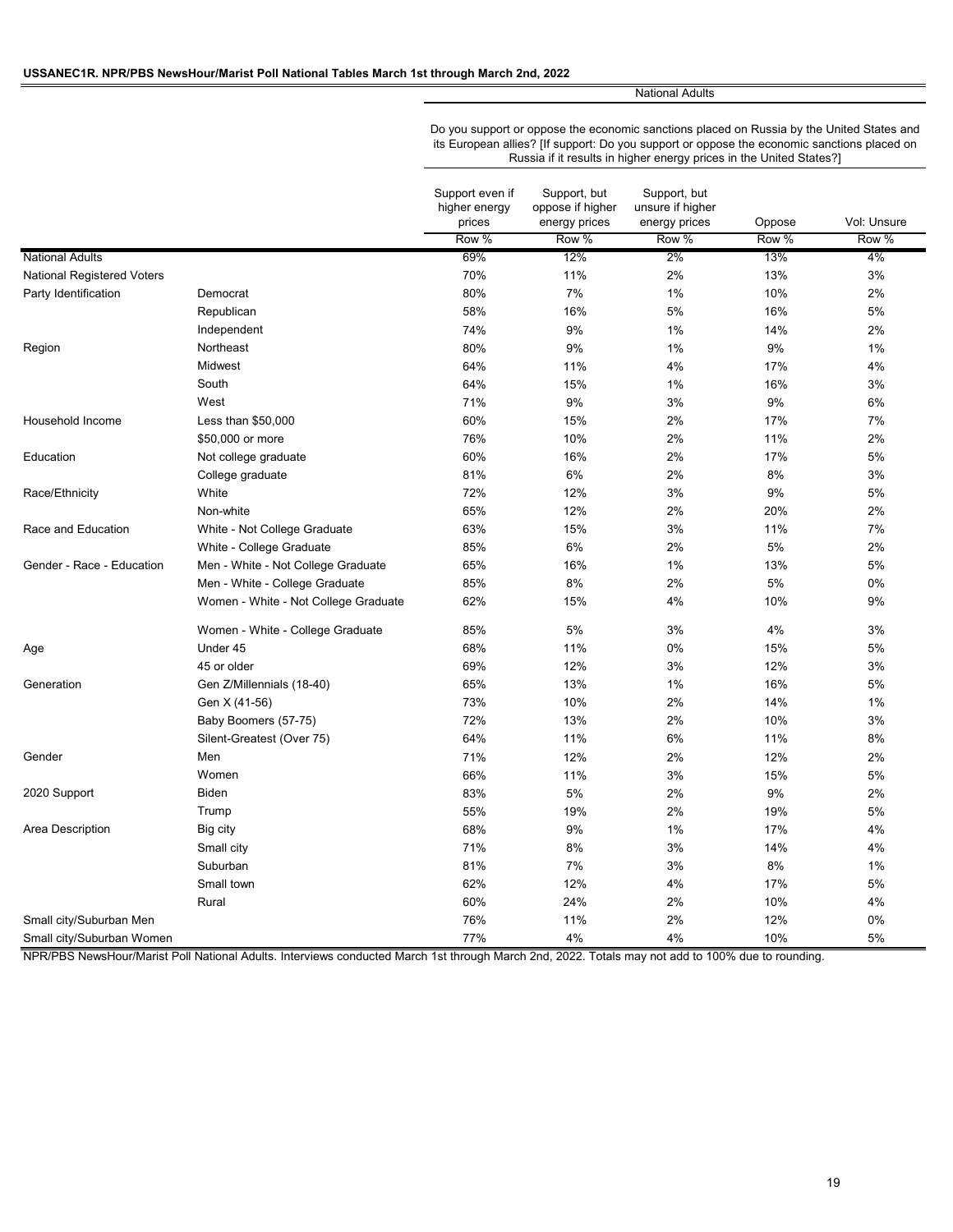## **USRLWLD1. NPR/PBS NewsHour/Marist Poll National Tables March 1st through March 2nd, 2022**

|                                   |                                      | <b>National Adults</b>                                                                                                                 |       |       |  |
|-----------------------------------|--------------------------------------|----------------------------------------------------------------------------------------------------------------------------------------|-------|-------|--|
|                                   |                                      | Do you think the United States' role on the world stage<br>has been strengthened or weakened by Joe Biden's<br>decisions as president? |       |       |  |
|                                   |                                      |                                                                                                                                        |       |       |  |
|                                   |                                      | Strengthened<br>Weakened<br>Vol: Unsure                                                                                                |       |       |  |
|                                   |                                      | Row %                                                                                                                                  | Row % | Row % |  |
| <b>National Adults</b>            |                                      | 45%                                                                                                                                    | 51%   | 4%    |  |
| <b>National Registered Voters</b> |                                      | 46%                                                                                                                                    | 50%   | 4%    |  |
| Party Identification              | Democrat                             | 86%                                                                                                                                    | 10%   | 4%    |  |
|                                   | Republican                           | 9%                                                                                                                                     | 87%   | 3%    |  |
|                                   | Independent                          | 40%                                                                                                                                    | 56%   | 4%    |  |
| Region                            | Northeast                            | 58%                                                                                                                                    | 39%   | 3%    |  |
|                                   | Midwest                              | 40%                                                                                                                                    | 55%   | 5%    |  |
|                                   | South                                | 43%                                                                                                                                    | 54%   | 4%    |  |
|                                   | West                                 | 42%                                                                                                                                    | 52%   | 6%    |  |
| Household Income                  | Less than \$50,000                   | 48%                                                                                                                                    | 45%   | 7%    |  |
|                                   | \$50,000 or more                     | 44%                                                                                                                                    | 54%   | 2%    |  |
| Education                         | Not college graduate                 | 40%                                                                                                                                    | 55%   | 5%    |  |
|                                   | College graduate                     | 51%                                                                                                                                    | 45%   | 4%    |  |
| Race/Ethnicity                    | White                                | 41%                                                                                                                                    | 53%   | 5%    |  |
|                                   | Non-white                            | 52%                                                                                                                                    | 45%   | 3%    |  |
| Race and Education                | White - Not College Graduate         | 34%                                                                                                                                    | 60%   | 7%    |  |
|                                   | White - College Graduate             | 52%                                                                                                                                    | 45%   | 4%    |  |
| Gender - Race - Education         | Men - White - Not College Graduate   | 28%                                                                                                                                    | 66%   | 6%    |  |
|                                   | Men - White - College Graduate       | 45%                                                                                                                                    | 51%   | 4%    |  |
|                                   | Women - White - Not College Graduate | 38%                                                                                                                                    | 55%   | 7%    |  |
|                                   | Women - White - College Graduate     | 57%                                                                                                                                    | 39%   | 3%    |  |
| Age                               | Under 45                             | 47%                                                                                                                                    | 50%   | 3%    |  |
|                                   | 45 or older                          | 43%                                                                                                                                    | 52%   | 5%    |  |
| Generation                        | Gen Z/Millennials (18-40)            | 50%                                                                                                                                    | 46%   | 4%    |  |
|                                   | Gen X (41-56)                        | 41%                                                                                                                                    | 58%   | 1%    |  |
|                                   | Baby Boomers (57-75)                 | 44%                                                                                                                                    | 51%   | 5%    |  |
|                                   | Silent-Greatest (Over 75)            | 42%                                                                                                                                    | 47%   | 11%   |  |
| Gender                            | Men                                  | 39%                                                                                                                                    | 57%   | 4%    |  |
|                                   | Women                                | 50%                                                                                                                                    | 45%   | 5%    |  |
| 2020 Support                      | <b>Biden</b>                         | 85%                                                                                                                                    | 11%   | 4%    |  |
|                                   | Trump                                | 3%                                                                                                                                     | 95%   | 2%    |  |
| Area Description                  | Big city                             | 54%                                                                                                                                    | 42%   | 4%    |  |
|                                   | Small city                           | 43%                                                                                                                                    | 51%   | 6%    |  |
|                                   | Suburban                             | 46%                                                                                                                                    | 50%   | 4%    |  |
|                                   | Small town                           | 41%                                                                                                                                    | 55%   | 4%    |  |
|                                   | Rural                                | 35%                                                                                                                                    | 60%   | 4%    |  |
| Small city/Suburban Men           |                                      | 36%                                                                                                                                    | 60%   | 4%    |  |
| Small city/Suburban Women         |                                      | 56%                                                                                                                                    | 38%   | 6%    |  |